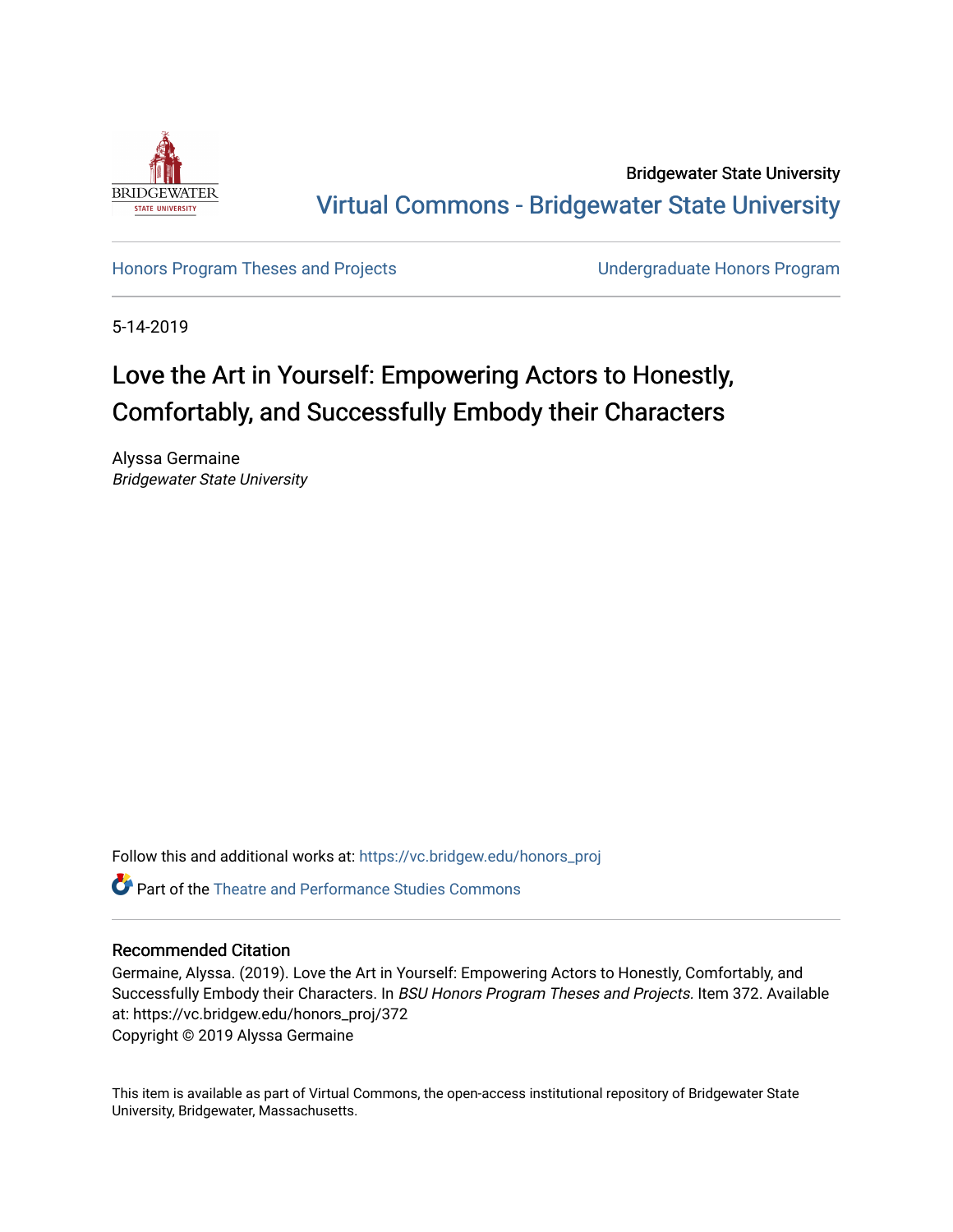Love the Art in Yourself: Empowering Actors to Honestly, Comfortably, and Successfully Embody their Characters

Alyssa Germaine

Submitted in Partial Completion of the Requirements for Departmental Honors in Theatre

Bridgewater State University

May 14, 2019

Dr. Colleen Rua, Thesis Advisor

Dr. Heidi Bean, Committee Member

Professor Miranda Giurleo, Committee Member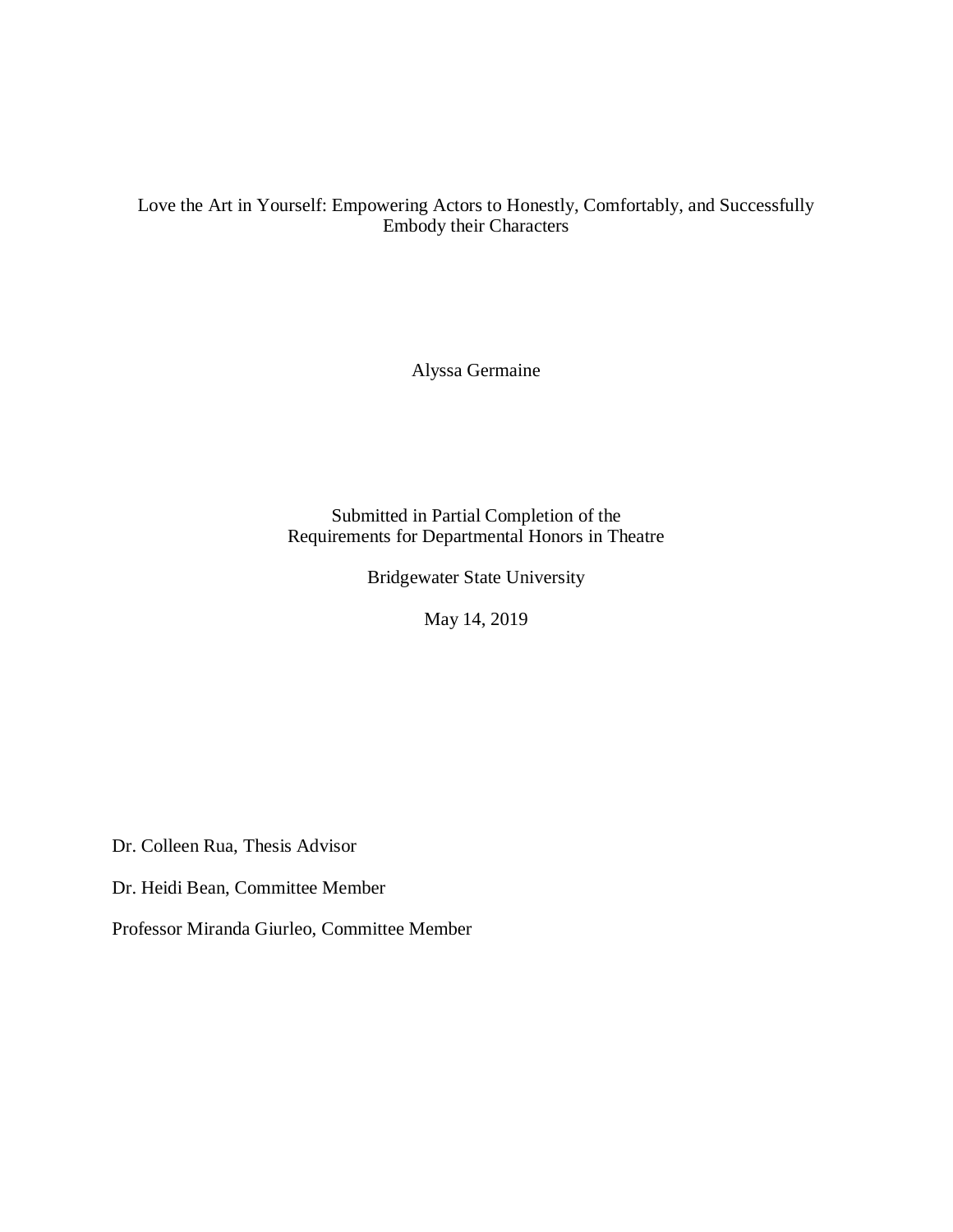# **INTRODUCTION**

As an actor, I have performed in more than twenty plays and worked with ten different directors over the years. The outcomes of these performances have varied, and so has the effectiveness of the different approaches I have experienced. As an early career director, I am working to find my own creative voice as well as my personal style of directing and communicating with actors. The purpose of this process is to address the relationship between the actor and the director and how this can best serve a production from the rehearsal process and into performances. A director's initial role is to create a concept for the show that will hold the entire piece together through the production process. They must then be able to execute this in a way that cultivates trust within the entire team. Over the course of my research, I found that there is not one key technique or approach that will work on all actors. Rather, it is important to take into consideration every individual's personal strengths and work together toward a common vision for each character and show.

In my experience, I have met both successes and challenges. I have found my most effective methods have grown out of patience and keeping a laidback atmosphere in my rehearsal rooms. My biggest challenge has been working with my peers. Navigating this power dynamic can be tricky since it is sometimes difficult to maintain a degree of professionalism when you are in a room with people you are overly comfortable with. The next step for me is to make sure that I keep the actors' trust in the rehearsal room so that these experiences can translate to a truthful performance for them onstage.

From April 2018 through March 2019, I had the privilege of working with nearly twenty dedicated and skilled student actors. The scope of these projects varied between partial scenes and full-length plays, the final of which closed on March 3, 2019. In April 2018, I worked on a Leadership Institute project in which I examined the application of my personal strengths in a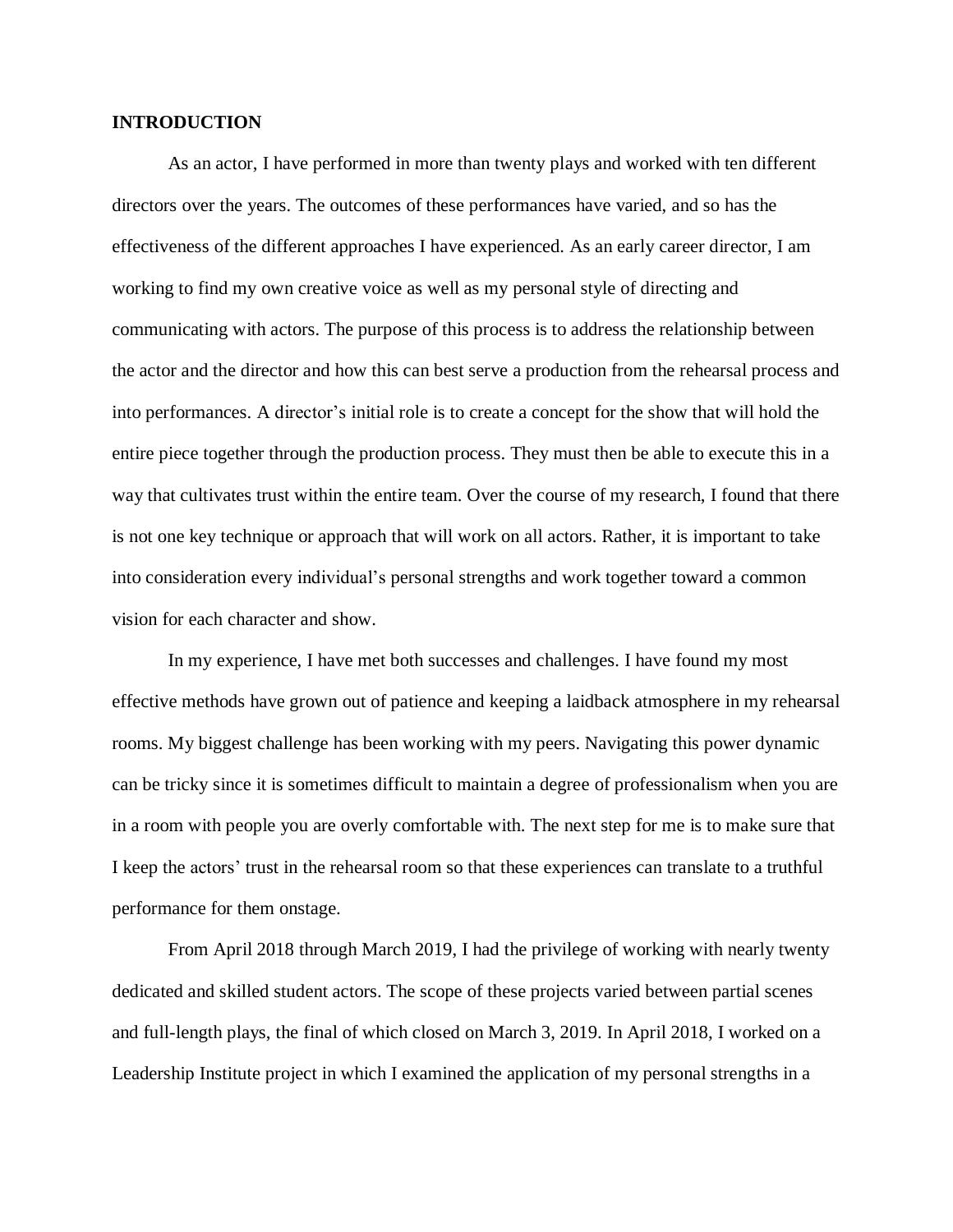theatrical setting to determine what constitutes effective leadership. I worked with three other students, directing them in the final scene of Martin Sherman's *Bent*, a play that explores the persecution and erasure of the LGBTQ community in Nazi Germany. During the Fall 2018 semester, I assistant directed the BSU Theatre Department's original Lab Theatre production, *Word for Word*, with the goal of expanding my understanding of the directorial process in devising new work. The collaborative team that developed *Word for Word* included myself, BSU Professor Lisa Rafferty, and fellow BSU students Charles Hill, Dylan Crowley, and Michael Eckenreiter. During this process, we created three distinct documentary theatre pieces using interviews and viral internet material to explore the topics of suicide and depression, family holiday traditions, and the impact that technology and internet use have on our daily lives. January through March 2019, I directed a full-length production as part of BSU Theatre's Student Repertory Theatre slot. *Hand to God* by Robert Askins is a contemporary dark comedy that follows awkward teenager Jason as he navigates the loss of his dad, normal teenage strife (the high school bully and his crush on the girl next door), and a potentially possessed hand puppet named Tyrone.

Throughout the aforementioned work, I began researching the most popular contemporary directing and acting methods in order to apply these to my rehearsals. I applied selected exercises from my research to *Hand to God* while conducting character development and blocking rehearsals simultaneously during the production process. Exercises were sourced from:

- *An Actor Prepares* by Constantin Stanislavski
- *A Practical Handbook for the Actor* by Melissa Bruder, et al.
- *The Viewpoints Book: A Practical Guide to Viewpoints and Composition* by Anne Bogart and Tina Landau, and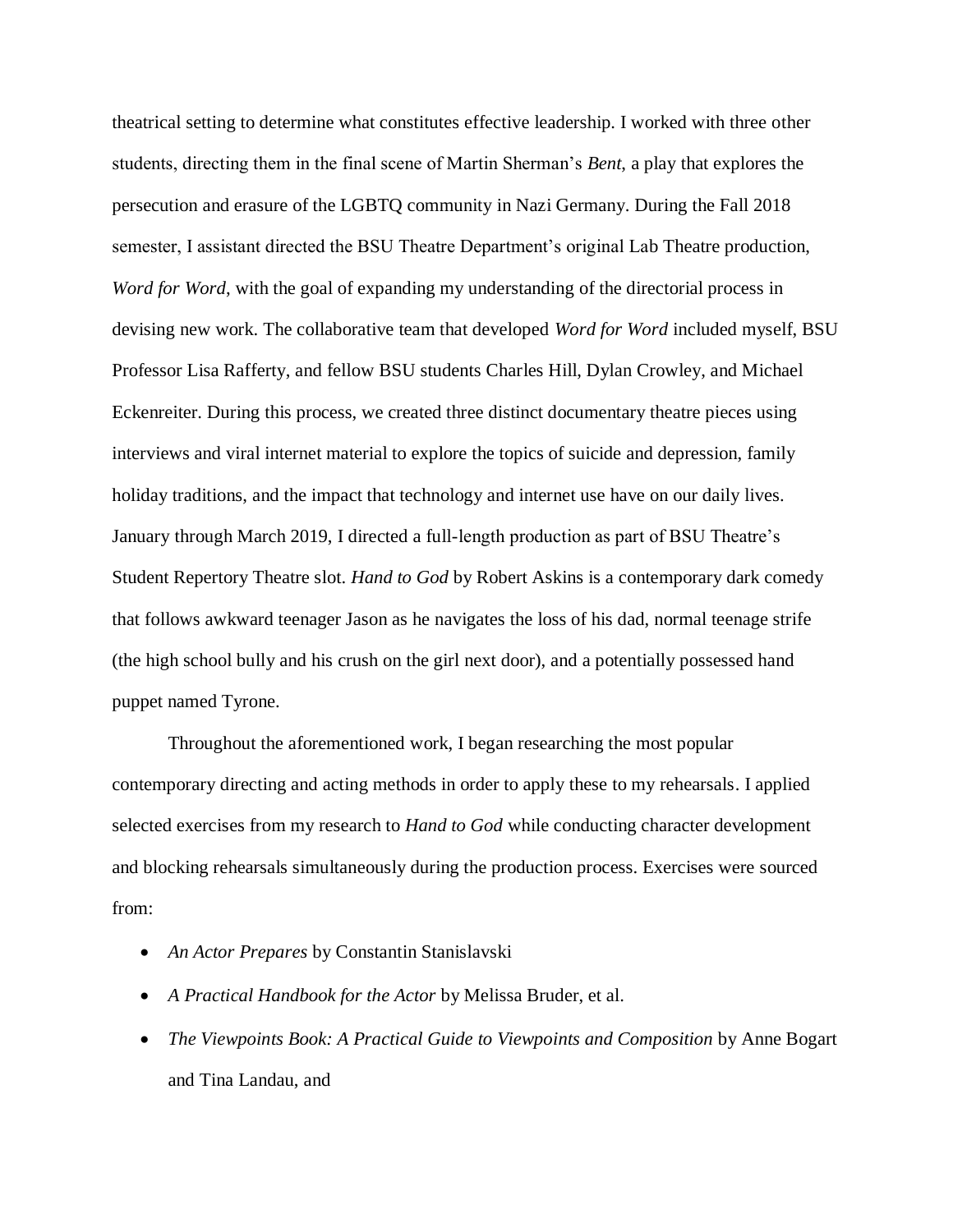• *Sanford Meisner on Acting* by Sanford Meisner.

In order to evaluate the effectiveness of each technique, the methodology I followed included direct observation and conducting interviews with all of the performers I had worked with. While the methodology used is subjective, this is the best way to measure an actor's experience because of the subjective nature of live theatre, which can be influenced by external factors at all times. I asked them the following questions:

- 1. Which rehearsal exercises were most effective for you?
- 2. Which rehearsal exercises were least effective for you?
- 3. How do you think your performance developed from the rehearsal process into performances?

Evaluating these three processes was an opportunity to track my own growth as an artist and to help other actors find out what works best for them. Because of the subjective and collaborative nature of theatre, the same approach does not always work for an actor from experience to experience, and an approach that works for one actor may seem totally useless to another. Part of finding your artistic voice is being able and willing to try things and file them away for another time if they don't feel applicable to a specific situation. The actors I worked with on these projects were always receptive to learning new techniques and remained dedicated to the final product through the entire process.

# **STANISLAVSKI**

Constantin Stanislavski's methods are the most widely used in traditional Western theatre settings. Throughout the last years of the nineteenth and into the early twentieth centuries, Stanislavski was co-founder and a director at the Moscow Art Theatre, where he spent time developing his system. This system is geared toward breaking out of artificial acting choices and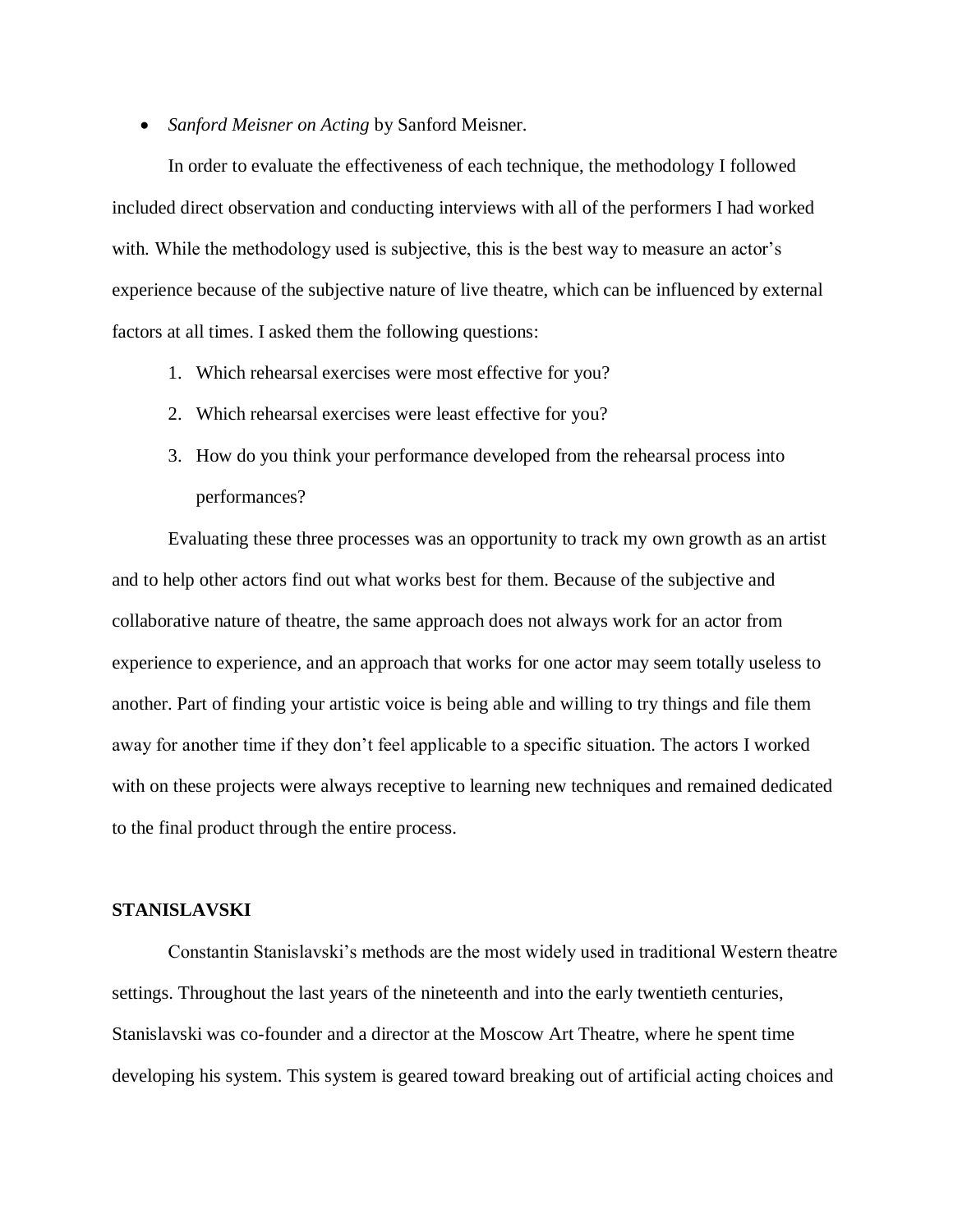bringing psychological truthfulness to a character. This is done by closely analyzing and determining the character's superobjective (the overarching "want" that carries them through the entire piece), objectives (individual "wants" that may change from scene to scene), obstacles (what is in the way of them getting what they want), and finally, using verbs (actions shown through physical and vocal choices and blocking) to carry out the act of getting what they want.

In *An Actor Prepares*, Stanislavski asserts that, in these steps, there needs to be a sense of truth and excitement to the actor, otherwise nothing will be honestly playable to them. This boils down to deciding on objectives that are strong and can instill a call to action within the actor (Stanislavski 119). When determining objectives and verbs within scenes, it's important to steer actors away from nouns because nouns can "call forth an intellectual concept of a state of mind" (Stanislavski 116), which can lead to overgeneralizations in portrayals instead of truthfully living the action of the play. The example that Stanislavski references is one in which a student wishes to portray power. He reduces himself to making physical gestures that he thinks might portray power, but it is not convincing. To focus the actor's energy, he suggests that the actor instead "earn the affection of the public to appear powerful" (118). This is a tangible goal that a performer can work toward. An actor can use the verb as a means of guiding them toward stronger physical and vocal choices in line with their objective. Another example could be that, in Thornton Wilder's *The Skin of Our Teeth*, the character Sabina's objective is to survive impending doom. In order to survive, she can't just be strong; she instead seduces those around her to ensure her own protection. If the actor playing Sabina is seducing Mr. Antrobus, the head of the household, she might selectively use physical touch to gain his attention or prominently display parts of her body that he might be attracted to.

Stanislavski's system also encourages making use of subtext, the underlying meaning in a line that is not explicitly verbalized but is instead implied through "intonation, gesture, body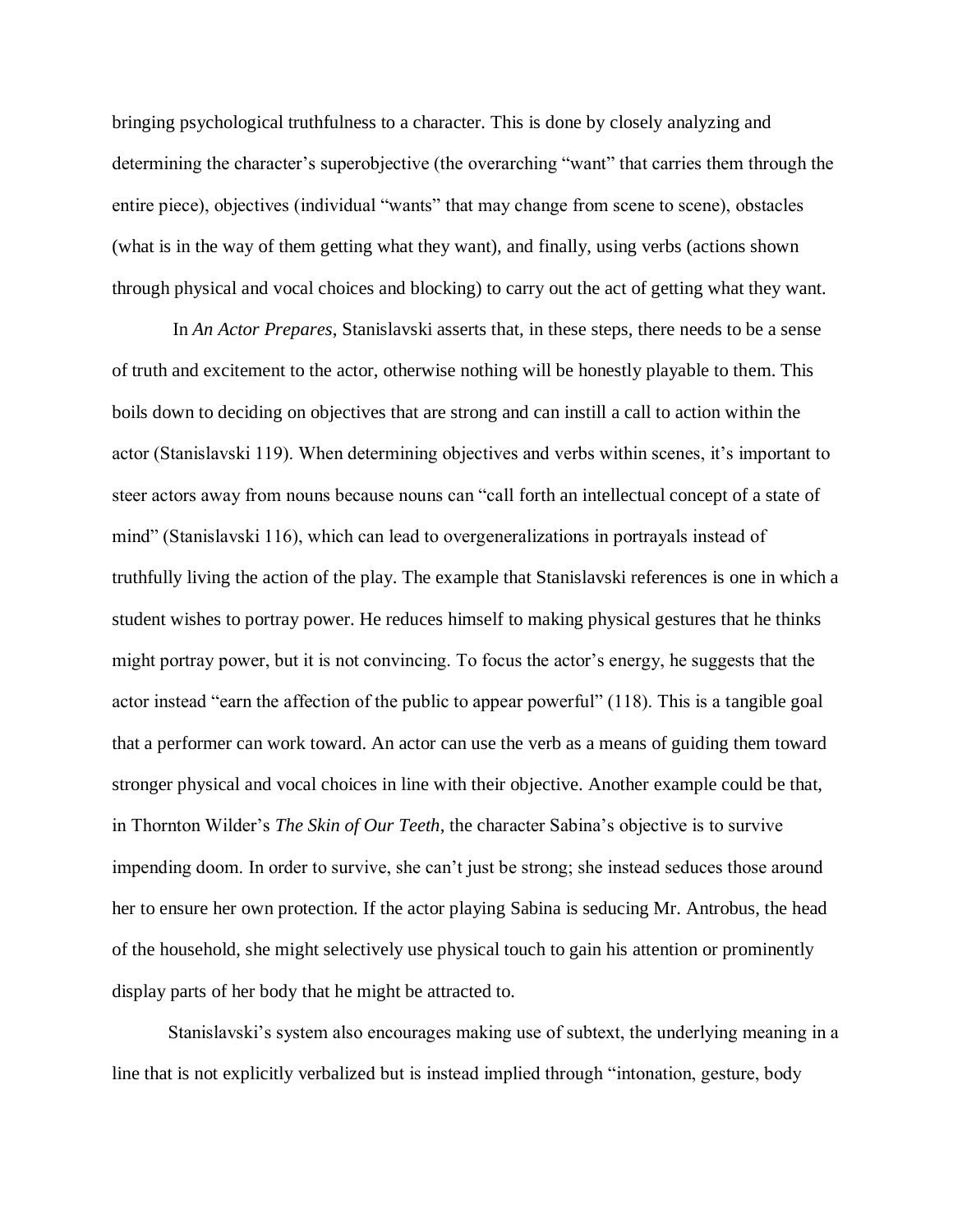posture, pauses, or choices in action" (Sawoski 9). Subtext can be informed by a character's backstory, supplied by the playwright through what the character says or what others say about them. It can also be more up to the interpretation of the actor. For example, in *The Skin of Our Teeth*, Sabina is always at odds with Mrs. Antrobus, her boss and the matriarch of the household. When Sabina is giving her two weeks' notice because Mr. Antrobus, her former lover, has sent her a sign that he wants to rekindle their relationship, she literally says, "I'm giving my notice. I'm leaving two weeks from today," but the underlying intention for the actor could be, "I've won this round," when saying it to Mrs. Antrobus. It is up to the actor to determine how they are going to convey this underlying meaning.

By far, Stanislavski's method was the most accessible way of connecting student actors to the material and to their characters. This makes sense because it may be the easiest for us to reason through – as humans, we are always actively trying to take care of our own wants and needs. In the three different processes, we found ourselves revisiting Stanislavski when there were issues that needed to be resolved. These issues included but were not limited to acting that felt dishonest, interpretative differences, and self-conscious actors. Any time there was a problem that needed to be addressed, my first response was always, "Let's sit down and talk about it." The greatest question I was ever asked by a director was, "What are you doing in this scene?" Usually, the answer to this question will come out as, "I'm feeling..." to which, the director would respond, "Yes, but what are you doing?" Eventually, we would come to a consensus on something that was playable and relatable. I used this approach frequently to break down stale acting moments in my directing experiences.

One instance in which Stanislavski and verbs were helpful was when we were approaching the content of *Bent* because each character's stakes were too high for the actors to personally identify with. Tiago played Max, a German man who was sent to a concentration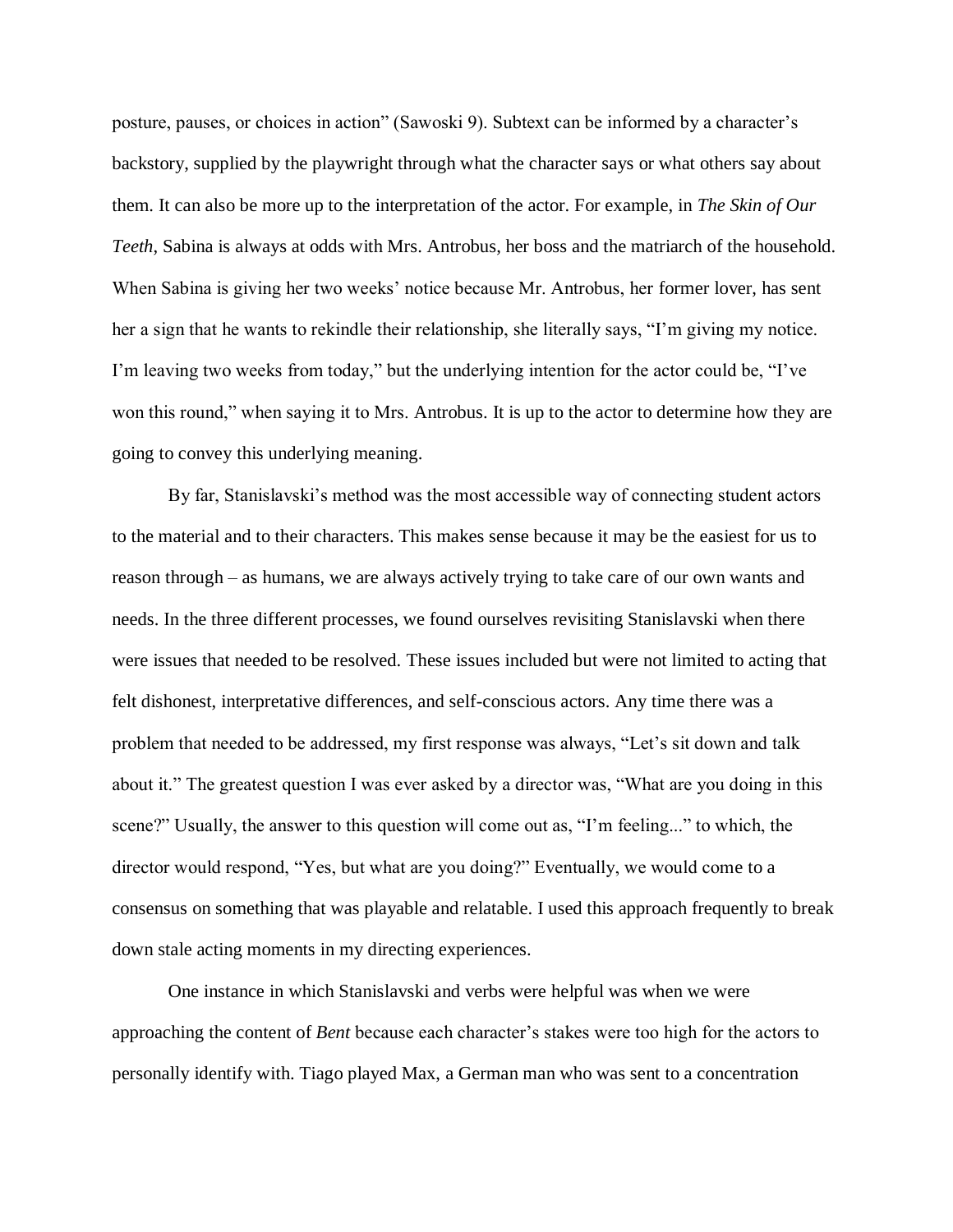camp for being gay and managed to bribe a guard into putting him in the same area as the Jewish prisoners rather than with the other LGBTQ prisoners. Eric played Horst, another gay prisoner who falls in love with Max when he meets him in the camp. Will played one of the German soldiers working in the camp, watching over and threatening Max and Horst as they carry out their secret, forbidden conversations.

Will had approached this role using just his own US military background to inform his choices, but this proved only to help him form a baseline of physicality and nothing more. As discussions about the play evolved, we determined the given circumstances of all three characters in the final scene, including why this soldier was working in this concentration camp, what he wanted from Max, and what secrets he himself was keeping (his attraction to Max). Stanislavski stresses that imagination plays the "greatest part" (51) in creating a theatrical reality for the actor. Once we had filled in this soldier's given circumstances and made him more threedimensional, I was able to give Will the verb "to play" with Max and Horst, which stemmed from his character being selfish and sadistic (Sexton). From this came a world of new choices vocally and physically that gave Eric and Tiago plenty to react to, including new tactics surrounding the idea of physical intimidation. For Eric (Horst), using Stanislavski's methods was a way for him to think more about his own goals of emotionally accessing Max by appealing to his sense of survival, rather than just seeing himself as an opposing force within the play (Lander). It was clear that this method allowed both actors to connect themselves to the story they were telling on a deeper level despite their inability to relate to the specific circumstances that the play was historically written about.

The Lab Theatre process also benefited from discussion of objectives and verbs. The actors in the three original pieces presented were all tasked with performing documentary theatre, which is a nontraditional genre where they were stuck mostly performing monologues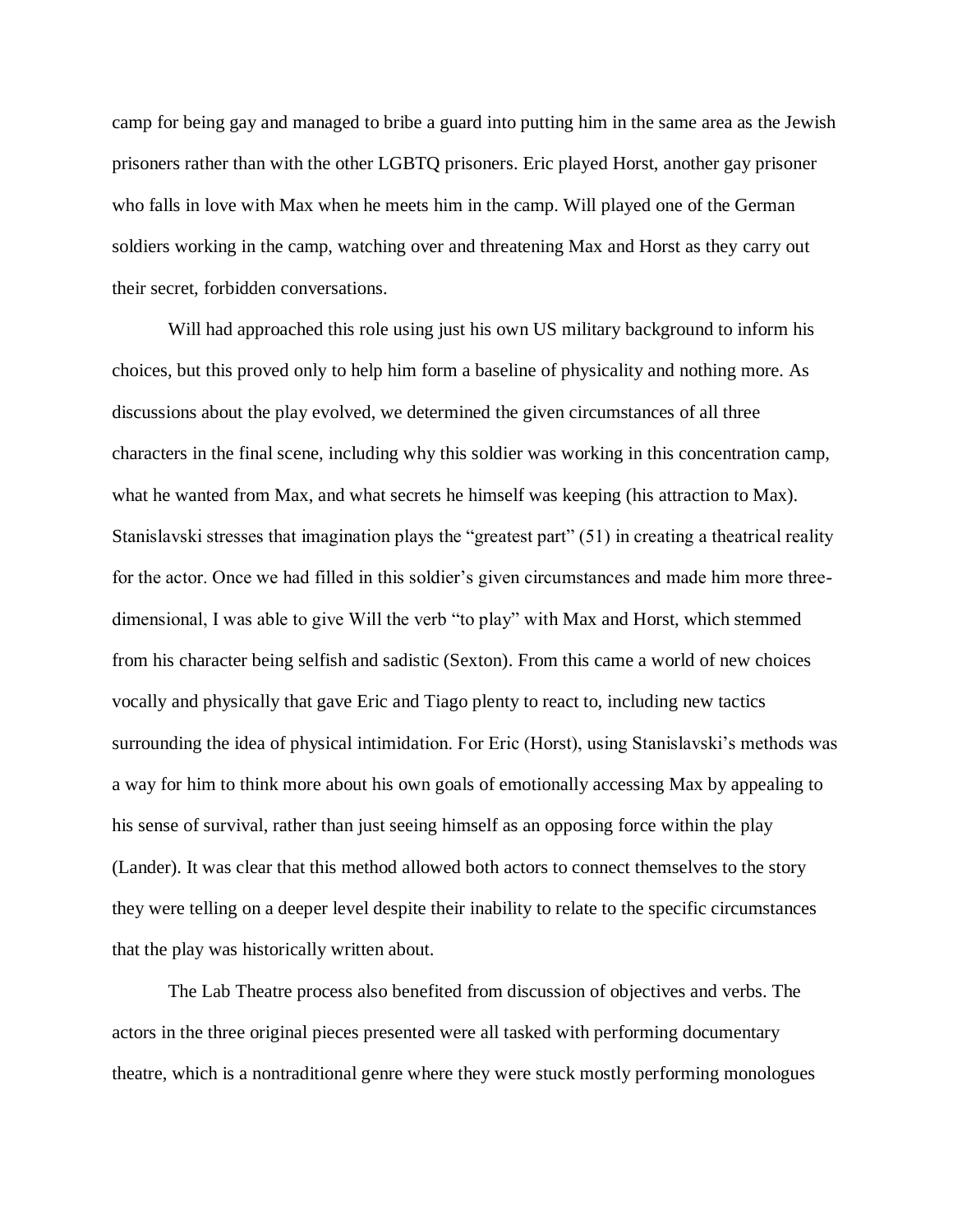with a less clear trajectory of character development. Because of this, we had to work to find goals either within each specific twenty-minute piece or within each monologue. Aya felt that she had a particularly difficult time across all three pieces connecting to the material because of its disjointed nature. When we were given one-on-one time to talk through character intent, she felt that she was then able to form a full story from beginning to end for her characters (Khoury). Jess also found this part of the process helpful. She had had prior experience working with monologues in intro acting courses, so my way of connecting with her to get an honest performance was to go through the process of subtext and directing her to say certain phrases as if she was really saying another thing. This unlocked a level of subtlety in her performance that she previously had not accessed (Deutsch). Emily, another actor in Lab, felt that these discussions allowed her to end the process with a "clearer vision of who everyone else was" in relation to her own journey (O'Donnell).

In *Hand to God*, objectives, obstacles, verbs, and given circumstances were among some of our first discussions. Between casting and the first rehearsal, I instructed the actors to thoroughly read and re-read the play in order to come up with a backstory outside of the play's action, filled in by their imaginations. This step of the process is important because, as Stanislavski says, "all such feelings are the result of something that has gone before. Of the thing that goes before, you should think as hard as you can. As for the result, it will produce itself" (38). On the first day of rehearsal, we were able to hit the ground running, listening to each other's given circumstances and how we might relate to or be informed by this information. Dakota (Timothy) felt that this process seemed unsure at the beginning because it was new to him, but that it did help him think more deeply about the material (Lopes).

### **PRACTICAL AESTHETICS**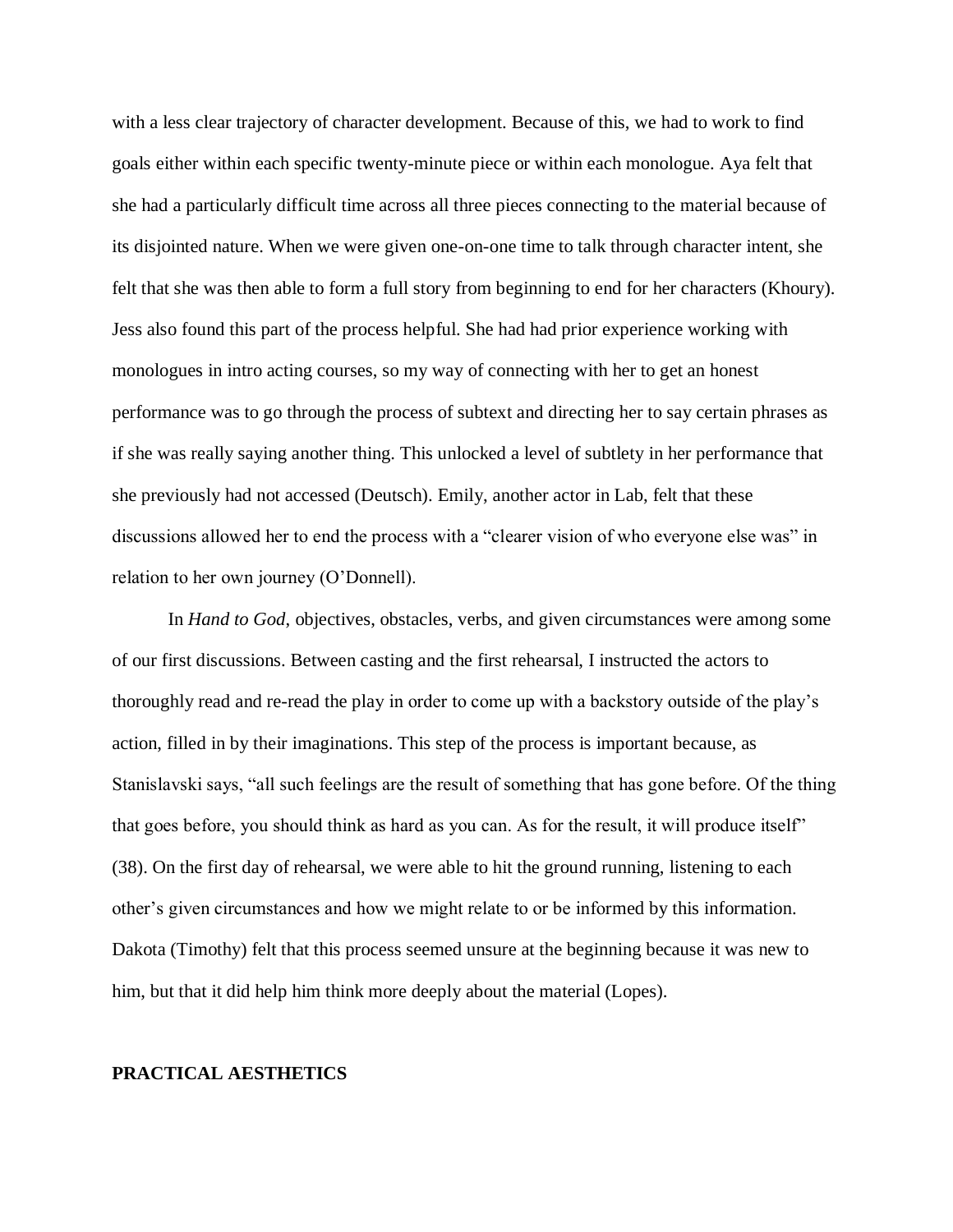The next method we explored was Practical Aesthetics. This technique was developed by award-winning actor William H. Macy (*Fargo*, *Shameless*) and award-winning playwright David Mamet (*Glengarry Glenn Ross*, *Oleanna*)*.* In some ways, it branches off of Stanislavski's approaches, but it also diverges from these approaches at times too. Like Stanislavski, this technique is rooted in character analysis. However, Practical Aesthetics focuses more on the actor's own experience and relationship to the play than on deep psychological analysis of the character. The intended result is acting choices driven by the will of the actor. The approach is broken down into four steps. They are:

- 1. What is the character literally doing in this scene?
- 2. What does the character want from the other character in this scene?
- 3. What is the Essential Action?
- 4. What is the action like to me?

First, the actor must determine what they are literally doing in a scene; it is important that they not confuse this with Stanislavski's concept of objectives and verbs because it is not the same. This first step must be as literal as possible. For example, in Act IV, Scene 1 of William Shakespeare's *Much Ado About Nothing*, Beatrice is literally crying about her cousin, Hero. This differs from Stanislavski's application of activity in a scene because it is not always dependent on the other character and does not necessarily have anything to do with tactics or emotional objectives.

Second, the "want" must be determined. An actor's "want" will always be dependent on the scene partner, so the question asked is, "What do I want from the other person in this scene?" Continuing with the example of *Much Ado*, Beatrice wants Benedick to avenge her cousin for her.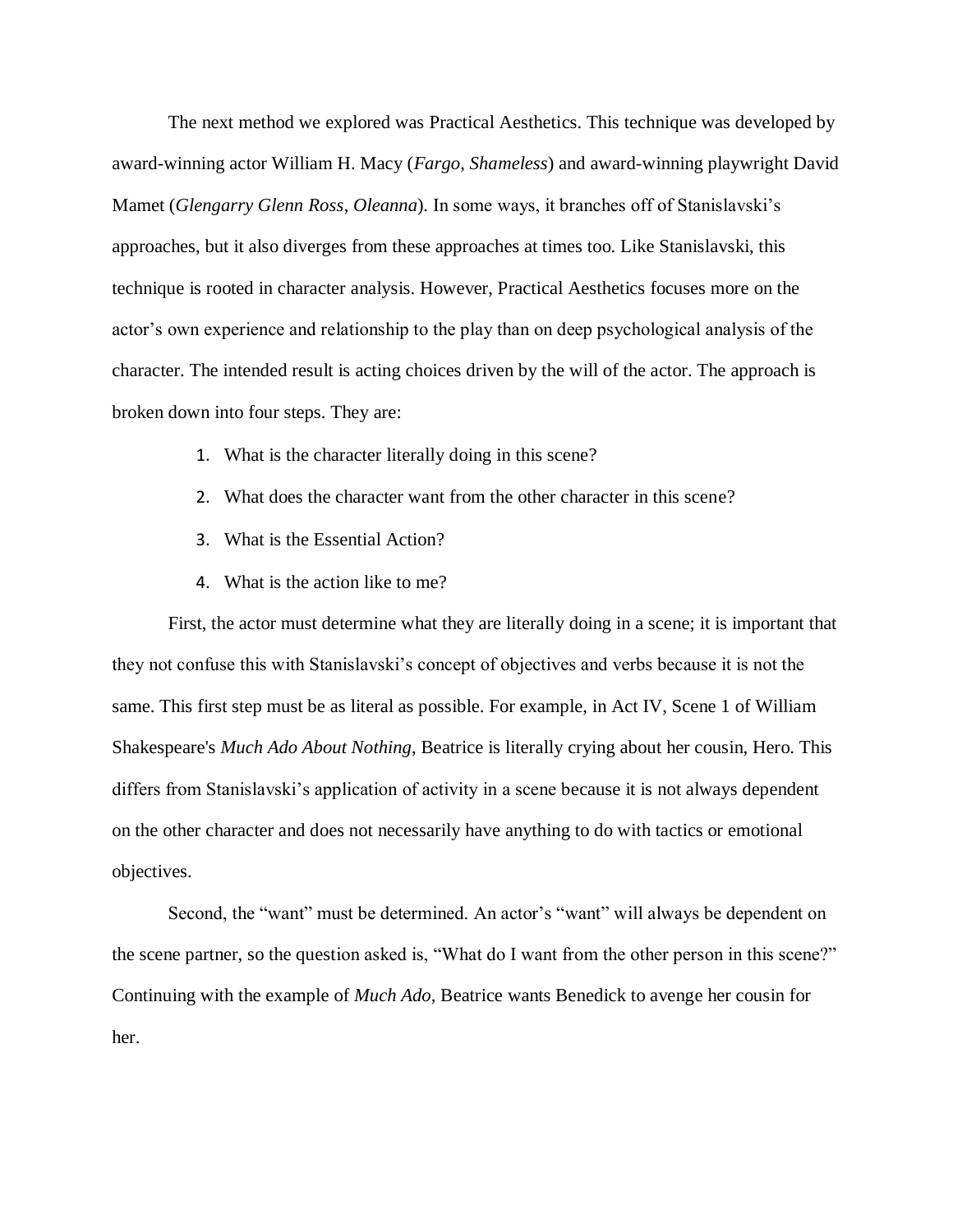After determining these first two pieces of information, the actor must then distill that into a universal human desire, known as the "Essential Action." This cannot be as specific and detailed as the literal action and want; instead, it should be something that could be universally applicable to many situations. In the tradition of Practical Aesthetics, there are only eleven essential actions that can be played. They are:

- 1. To get someone on my team
- 2. To lay down the law
- 3. To draw the dividing line
- 4. To get someone to take the big risk
- 5. To get my due/retrieve what is rightfully mine
- 6. To get someone to see the big picture
- 7. To enlighten someone to a higher understanding
- 8. To tell a simple story
- 9. To get to the bottom of something
- 10. To close the deal
- 11. To get someone to throw me a lifeline (McBroom)

The final step in this process is for the actor to come up with a personalized "As If." This is another area where Practical Aesthetics can get confused with Stanislavski, but also what separates the two in ideology. While Stanislavski's methods can sometimes require an actor to rely on sense memory of a real-life event in order to make a situation personally relatable, Practical Aesthetics' "As If" must be nothing more than a hypothetical. If an actor uses a memory they've already experienced, they cannot act fully truthfully in the moment because they already know the outcome of that memory. The goal of the "As If" is to "create for yourself a tangible, personal stake in the action you have chosen" (Bruder et al. 28). Once these steps have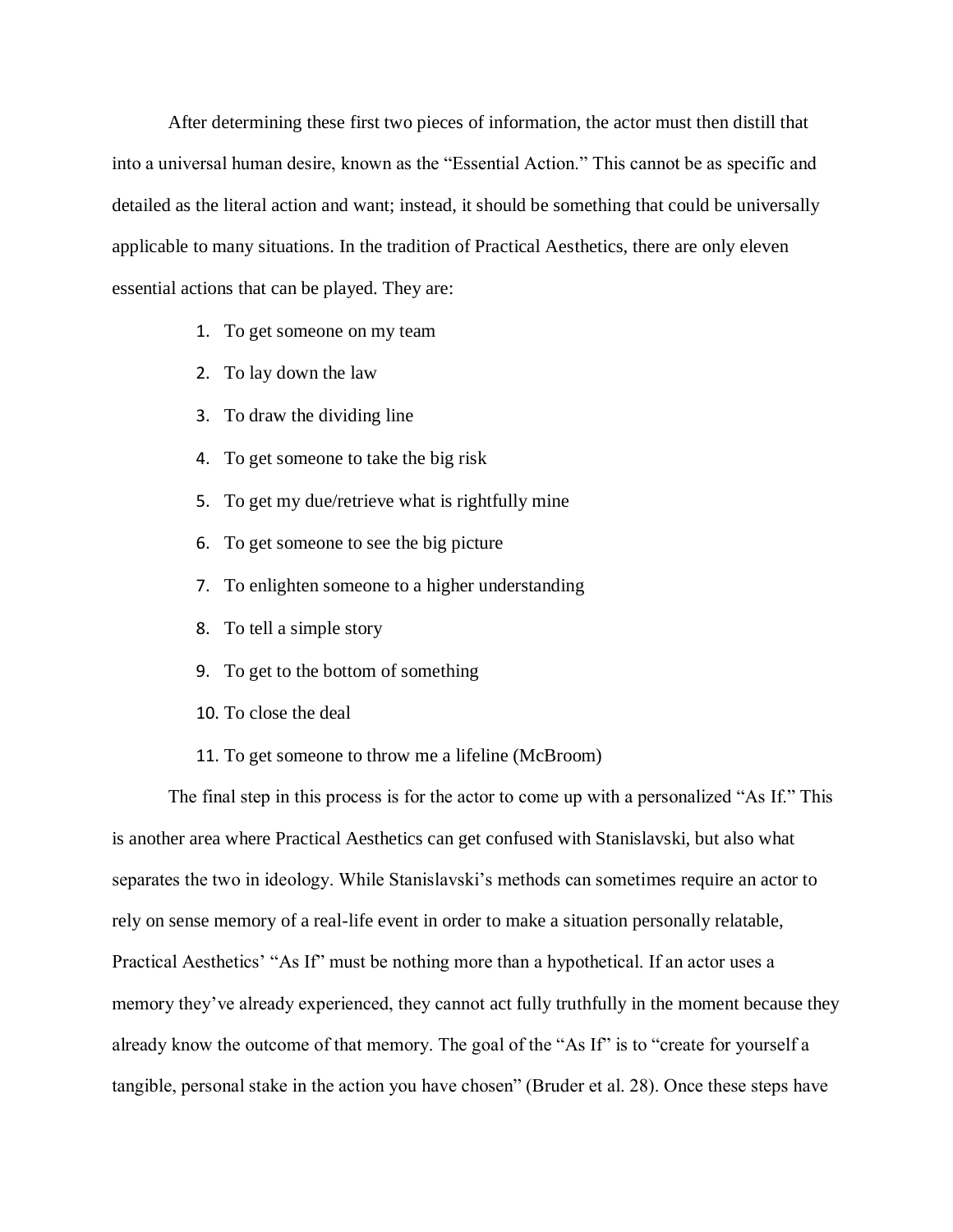been followed, the actor can then be fully invested in the scene at hand and make new discoveries in their work.

We focused on this technique only with the *Hand to God* cast, to mixed reception. At this point in the rehearsal process, actors were already blocked and off-book, and we were in the process of running scenes and working specific moments to their fullest potential. Although the actors found this experience to be challenging, I observed that the parts of the play that we applied these steps to ended up gaining more depth and honesty than they previously had because they were now being approached with personalized and honest emotions.

The experience levels in the cast varied, from freshmen coming right out of high school theatre, where acting techniques aren't typically explored in detail, to graduating seniors with more extensive resumes. Across the board, most of the cast found the process of going through each step to be overwhelming. Abigail, who played Jessica, was appreciative of the time we took to discuss the steps. While she found the specific step-by-step process "tedious" and "a bit odd" due to the unfamiliar approach, in the end, she found it to be helpful. This is because, after going through these steps and then running the scene, she encountered experiences and moments with her scene partner, Eric (Jason/Tyrone), that allowed her to tie back to the superobjectives she'd discovered during our Stanislavski days. This further supports the idea that each technique can have its value from project to project or even within just one project. For Abigail, Jessica was literally sitting in a church basement with Jason, she wanted Jason to ask her out on a date, her essential action was to get someone to take the big risk, and it was as if she was trying to get her high school crush to notice her. All of this was in line with the superobjective we decided earlier, which was to get Jason to like her back (Dwyer).

The biggest breakthrough with this technique came from Colleen, who played Margery. As a twenty-one-year-old college student with no spouse and no children, she had been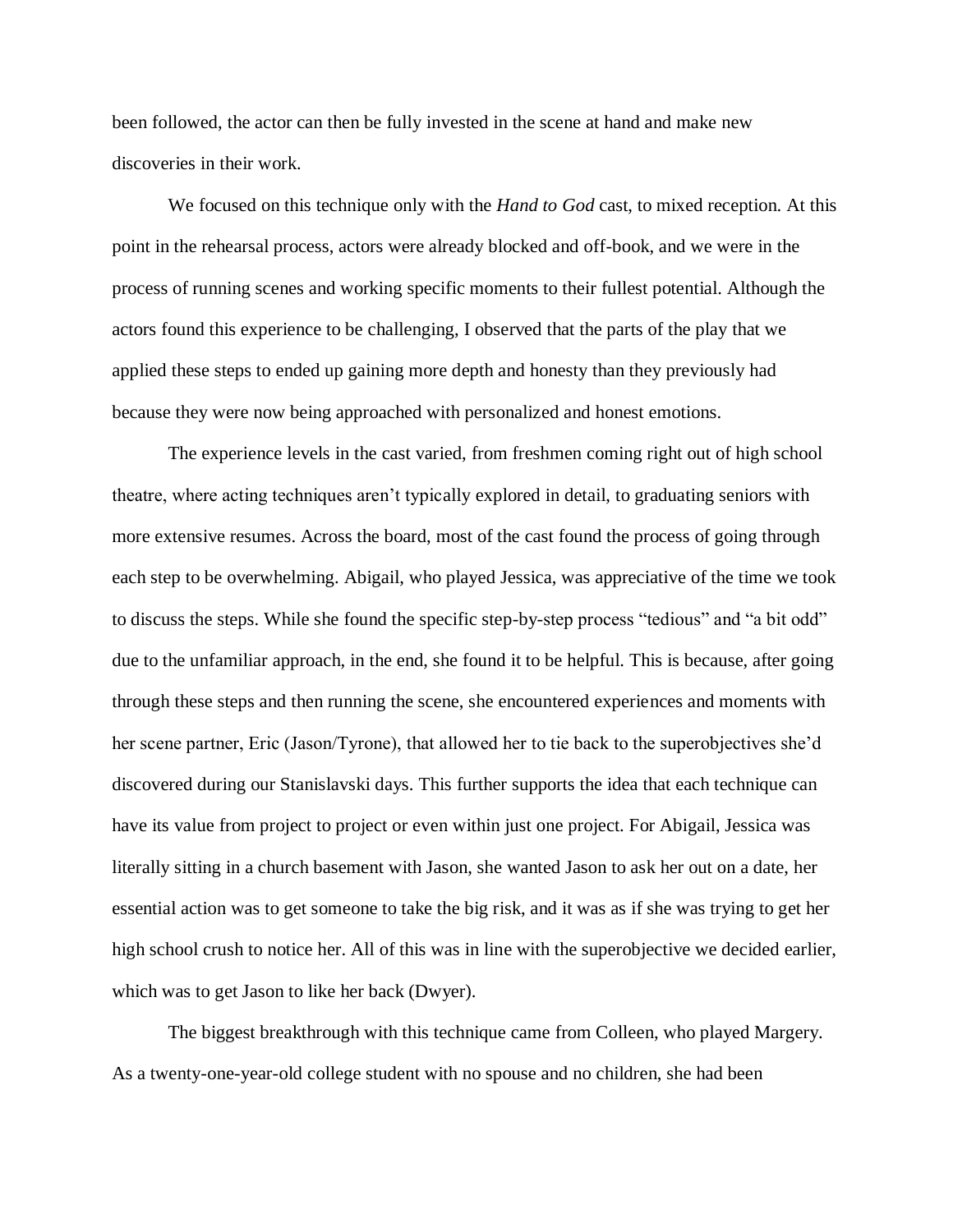struggling the most with trying to find her character, a woman in her forties with a teenage son and a deceased husband. There was also a moral disconnect which served as a source of distress for Colleen because Margery commits statutory rape. Adding the Practical Aesthetics to the mix was helpful to Colleen because the "As If" allowed her to remove herself from Margery for a moment and instead play the scene with her own personal stakes by drawing these analogies. Before this discussion, she had a lot of trouble relating personally to much of what Margery was experiencing, and thus having issues playing the character honestly. By the end of the Practical Aesthetics rehearsal, Colleen felt that she was able to conduct herself genuinely in the scene and felt that she had a much more personal and thorough understanding of Margery in order to bring her to life without passing judgment on her (Sweeney).

For Colleen's scene partner, Dakota (Timothy), the process was equally helpful. Dakota's high school program had not done much exploration of new techniques, and his former director had always encouraged their actors to take a more Method approach. This approach, championed by Lee Strasberg at the Actors Studio in New York City, builds on Stanislavski's ideas by capitalizing on the use of affective memory, in which the actor must draw upon a lived experience of their own to get them up to the emotional capacity of their character in the scene (Strasberg 114). Being able to personalize the experience of Timothy differently, through the use of an essential action (to get someone on my team) and then a personal "As If" (as if my mother will not listen to me telling her we need to leave the grocery store and go home right now) allowed Dakota to take a more removed approach that was less emotionally draining by stripping away the exact stakes of the specific situation in the scene (Lopes).

Alternatively, Ethan, who played Pastor Greg, found Practical Aesthetics to be among the least helpful approaches in his process. Rather than enjoying the personal approach in the "As If" section, he found it to be "frustrating trying to personally relate." He had a hard time finding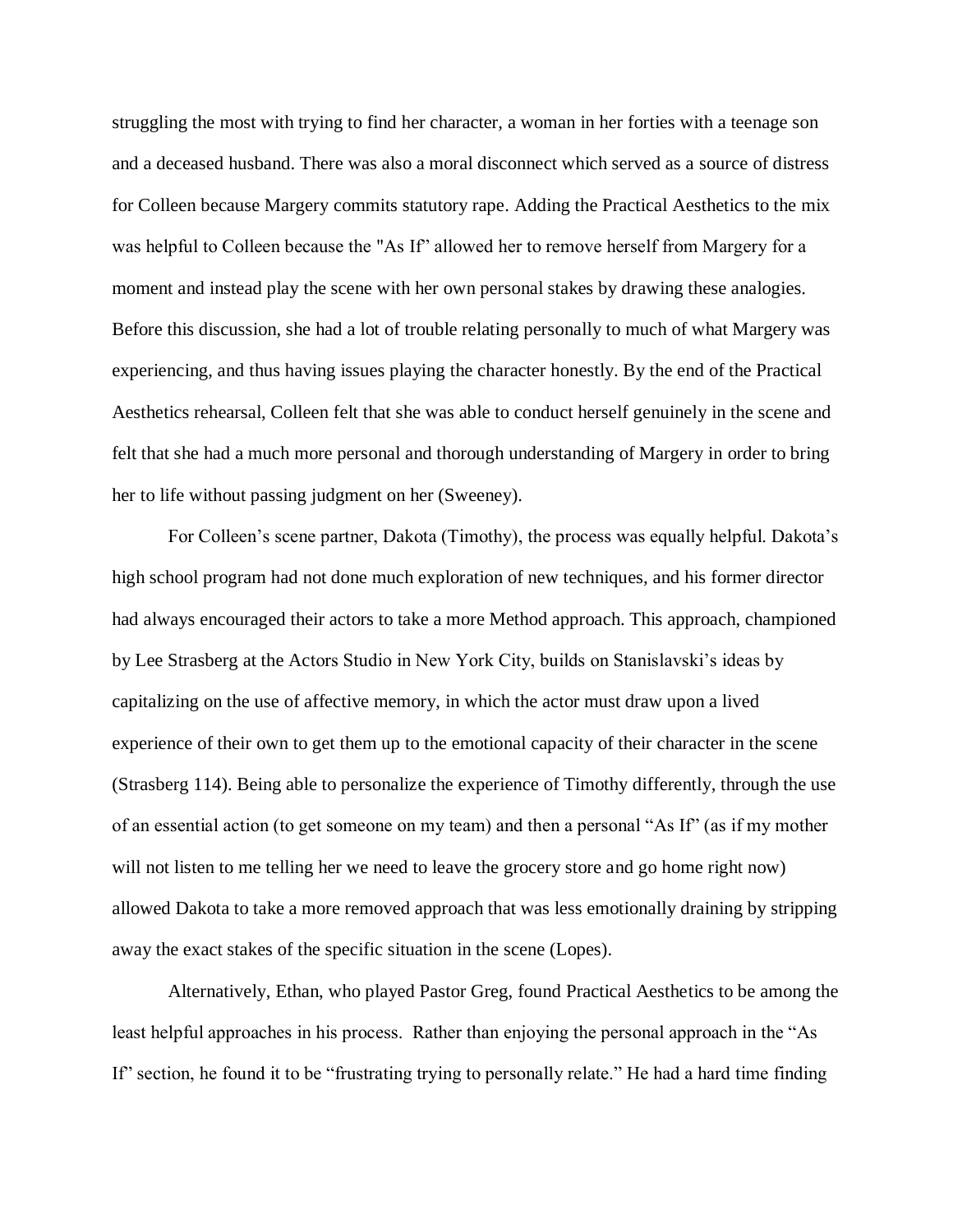a connection to Greg at all because he could not relate it even vaguely to anything he'd been through. Greg is another middle-aged adult (Ethan is a twenty-year-old college student), a pastor, and spends much of the play leveraging his position of authority and Margery's emotional vulnerability in an effort to romantically win her over. Additionally, Ethan's preference as an actor is often to remove himself from the equation and discover a completely new person in each of his characters. Despite the frustration, he saw value in fully exploring this technique by taking the time to sit down and get into such intense play analysis. At the very least, it offered him valuable insight into how other actors perceived Pastor Greg, informing his choices moving forward. He found that it opened him up to a new interpretation of Greg, where he really does care about Margery. Because of this, it wouldn't make sense for him to quickly treat her with resentment upon his discovery of her transgressions after he'd given her so much patience and sympathy before. In our discussions of essential actions, we addressed the idea of absolving Greg of guilt, so the action, "to get someone to see the big picture" applies here. Instead of placing blame on Margery, using the idea of absolving of guilt in the context of the bigger picture made Ethan play it so that "Greg recognizes he has wronged too, and that he was partially to blame for the perversions within the church" (Child).

### **VIEWPOINTS**

From Practical Aesthetics, we moved into Viewpoints, a technique first used by dancer and choreographer Mary Overlie as a means of codifying movement and dance improvisation. This technique was built upon by seminal directors Anne Bogart and Tina Landau into the nine viewpoints of time and space. Bogart, who founded SITI Company with Japanese director Tadashi Suzuki and served as Artistic Director at the American Repertory Theatre in Cambridge, MA, first encountered Viewpoints when she met Mary Overlie during their overlapping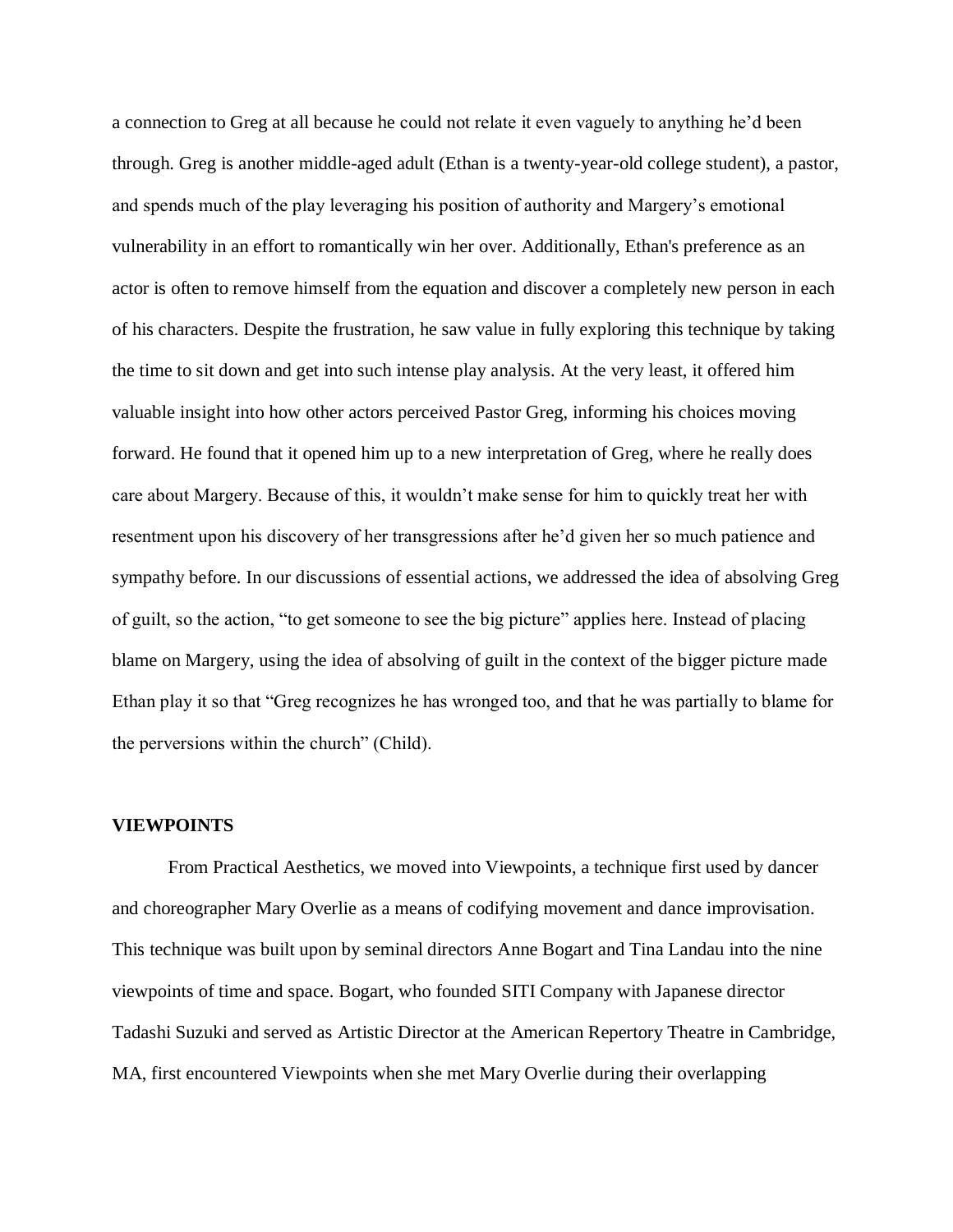residencies teaching at New York University. Landau was a member of Steppenwolf Theatre Company in Chicago, IL and met Anne during her time with ART (Bogart and Landau 225). Viewpoints is now used as a means of training performers toward building ensemble and creating movement for the stage (Bogart and Landau 7). The nine primary viewpoints, as outlined in *The Viewpoints Book*, help create a universal language when talking about movement and characterization and creating points of awareness that a performer should always use onstage. Bogart and Landau also mention three vocal viewpoints (pitch, volume, and timbre), but these were not discussed in our rehearsals.

The nine primary viewpoints include viewpoints of time and space. Viewpoints of time are:

- Tempo the speed at which a movement occurs;
- Duration how long a movement or sequence of movements continues;
- Kinesthetic response a spontaneous reaction to motion which occurs outside you; and
- Repetition the repeating of something onstage.

Viewpoints of space are:

- Shape the contour or outline the body makes in space;
- Gesture a movement involving a part or parts of the body;
- Architecture the physical environment in which you are working;
- Spatial relationship the distance between things onstage; and
- Topography the landscape, floor pattern, or design we create in movement through space.

Due to the short rehearsal period, we were unable to spend more than one introductory warmup on viewpoints, and we were unable to fully play with all nine. During this time, we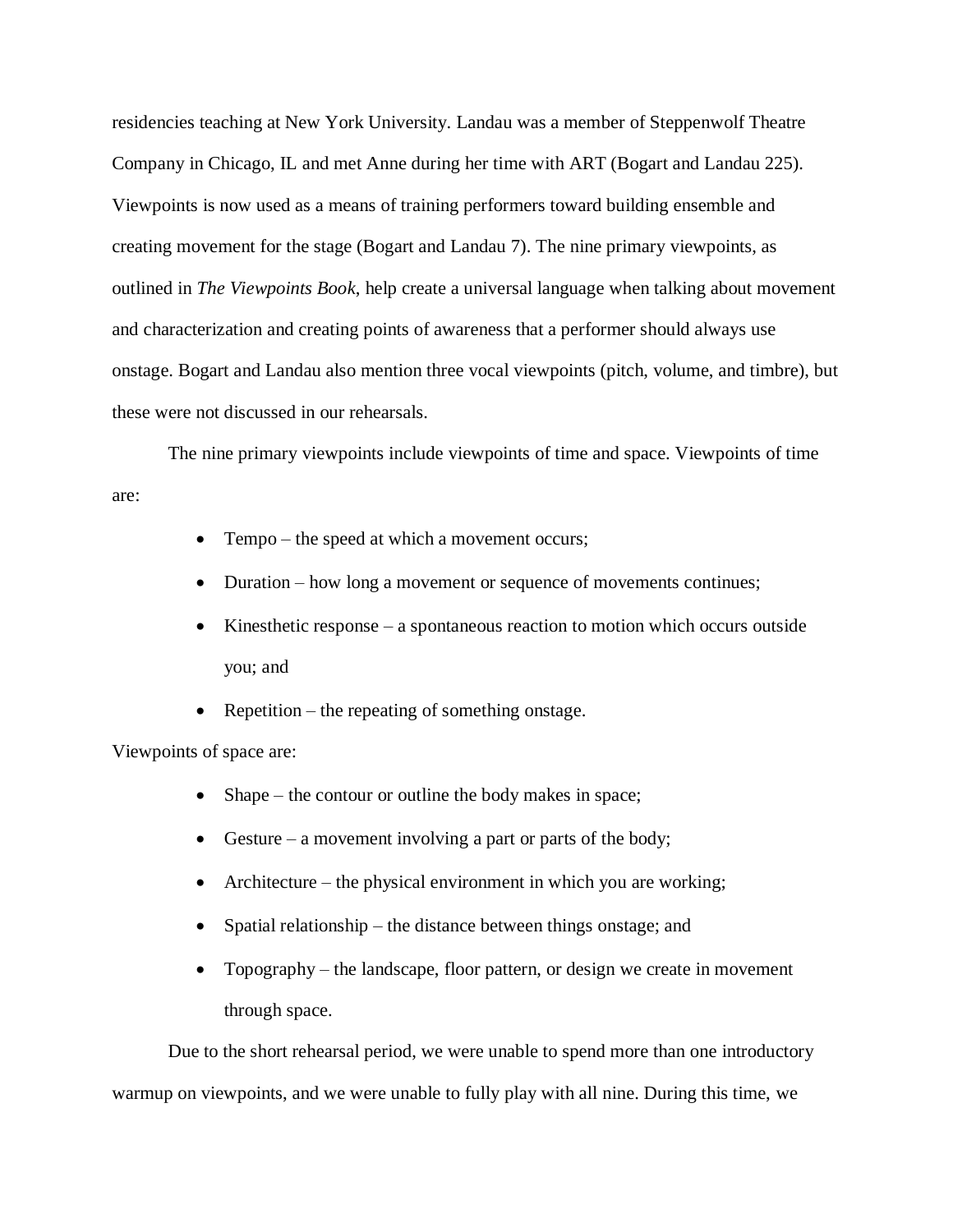focused on tempo, duration, kinesthetic response, spatial relationship, topography, and gesture. My goal was to give the actors in *Hand to God* a chance to get their creative juices flowing and relate more to their physical bodies after spending so much time deeply analyzing their characters and the text of the play.

Over the course of a twenty-minute warmup prior to a run-through of the full show, I instructed actors to begin first by walking around the bare stage in actor's neutral (proper spinal alignment, hands by their side, normal stride and pace). Then, I layered in different viewpoints, first having them try them out alone, as recommended by Bogart, and then jumping in fully and utilizing all freely, in what Bogart and Landau refer to as "open viewpoints" (Bogart and Landau 71). I started out by explaining shape and asking the actors to just play with making different shapes with their whole body; then I moved into gesture, asking them to create expressive gestures that came from different feelings. At this point in the exercise, the actors mostly contorted their bodies into stock gestures one might assume for different states of mind, for example an arm thrown up at the sky to portray a tragic or melodramatic character experiencing intense anguish. From there, we discussed spatial relationship, and how proximity to and from different people and objects would inform what story is being told and what reaction someone or something might have (getting into kinesthetic response).

Before putting everything together, I finally went into topography, first asking the actors to walk through the space as if on a grid, where they are only able to walk forward and backwards, then only side-to-side, only in diagonals, only in circles or spirals, etc. I had them imagine that the bottoms of their feet are covered in paint, and the paths they create paint the floor with their traveling energy. When we finally put all these pieces together with the other five viewpoints in question, the toughest part was reminding the actors to move spontaneously and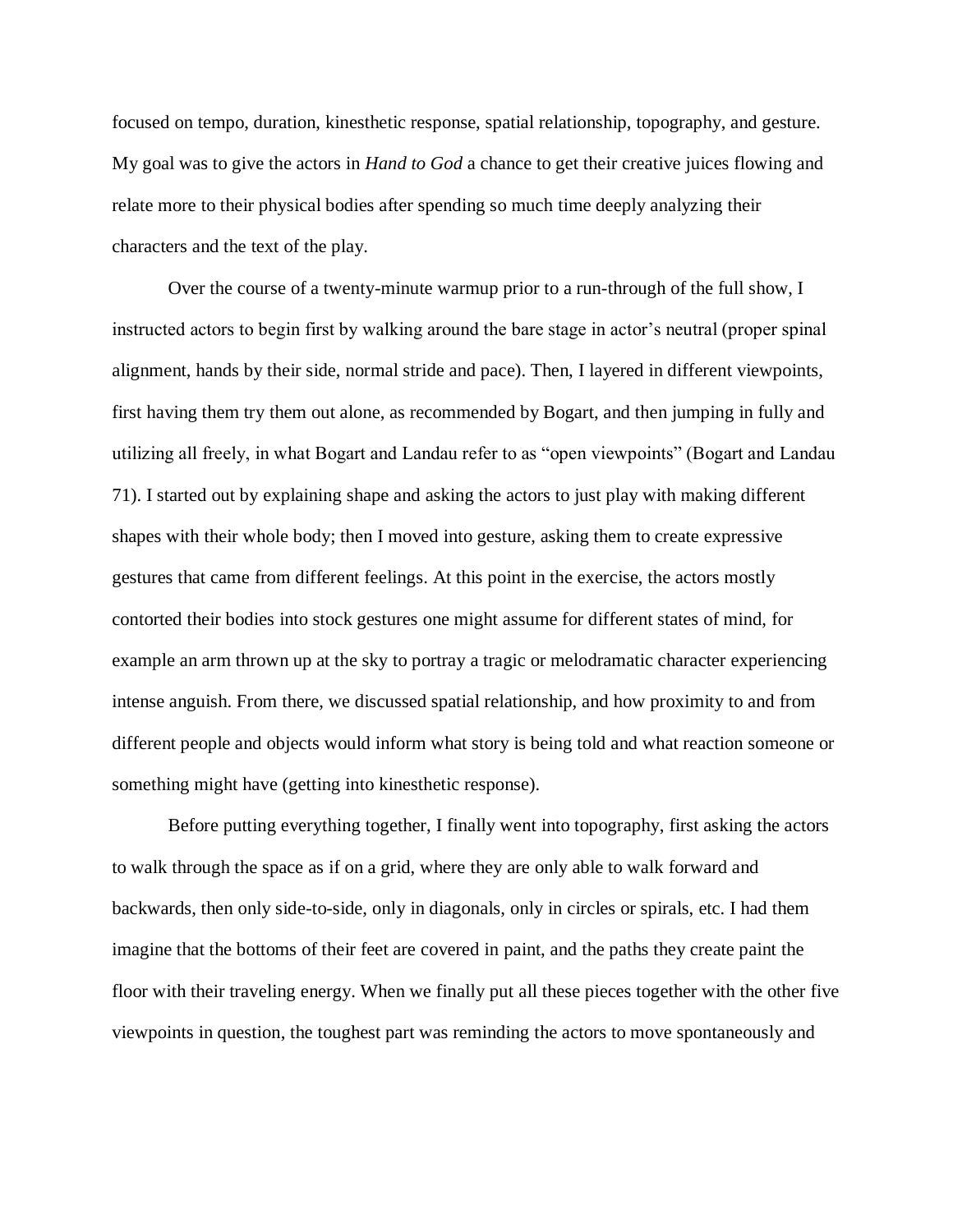stay with it; at times, it was easy for them to feel silly and make a joke of the exercise and lose focus.

In order to focus these exercises to the rehearsal at hand, I gave them structure by applying Bogart's suggestions to how viewpoints could inform *Hand to God*. I did this by using her exercise for "Open Viewpoints in Character" (Bogart and Landau 126). While the cast continued to move through the space and influence each other, they needed to begin allowing the idea of their characters to inform their choices, from natural walking tempo and posture, to reactions to one another, and physical ticks that everyone may have.

For Eric (Jason/Tyrone), this was a helpful exercise because he usually limits his acting choices and habits to his facial and vocal abilities. Usually when onstage, he doesn't "think enough about what [his] body is doing" (Lander). After warming up using Viewpoints, Eric felt freer and more aware of how his body could help him make his characters more distinct and less static. This also aided him in developing a physical relationship with Tyrone, his puppet (Lander). After our warmup, Eric had developed Jason's posture, which was more internal and reserved, Tyrone's movements, which were more explosive, and a clear tension between Tyrone and Jason specifically through Tyrone's manipulation of spatial relationship to get what he wanted out of Jason. This also aided Ethan (Pastor Greg) in breaking out of his own physicality, specifically when playing with shape and gesture to use different levels that he might not think of but were inspired by Pastor Greg and his personality (Child). For instance, Ethan's default posture is typically very open. He is a tall and confident person, but Greg, while open and kind, is certainly not as confident. Greg's gestures ended up being more reserved and tentative than Ethan's typically are. While Dakota (Timothy) did not mention any character breakthroughs, he did note that the exercise did help loosen him up in preparation for what would end up being a physically taxing rehearsal for him due to Timothy's extensive fight choreography.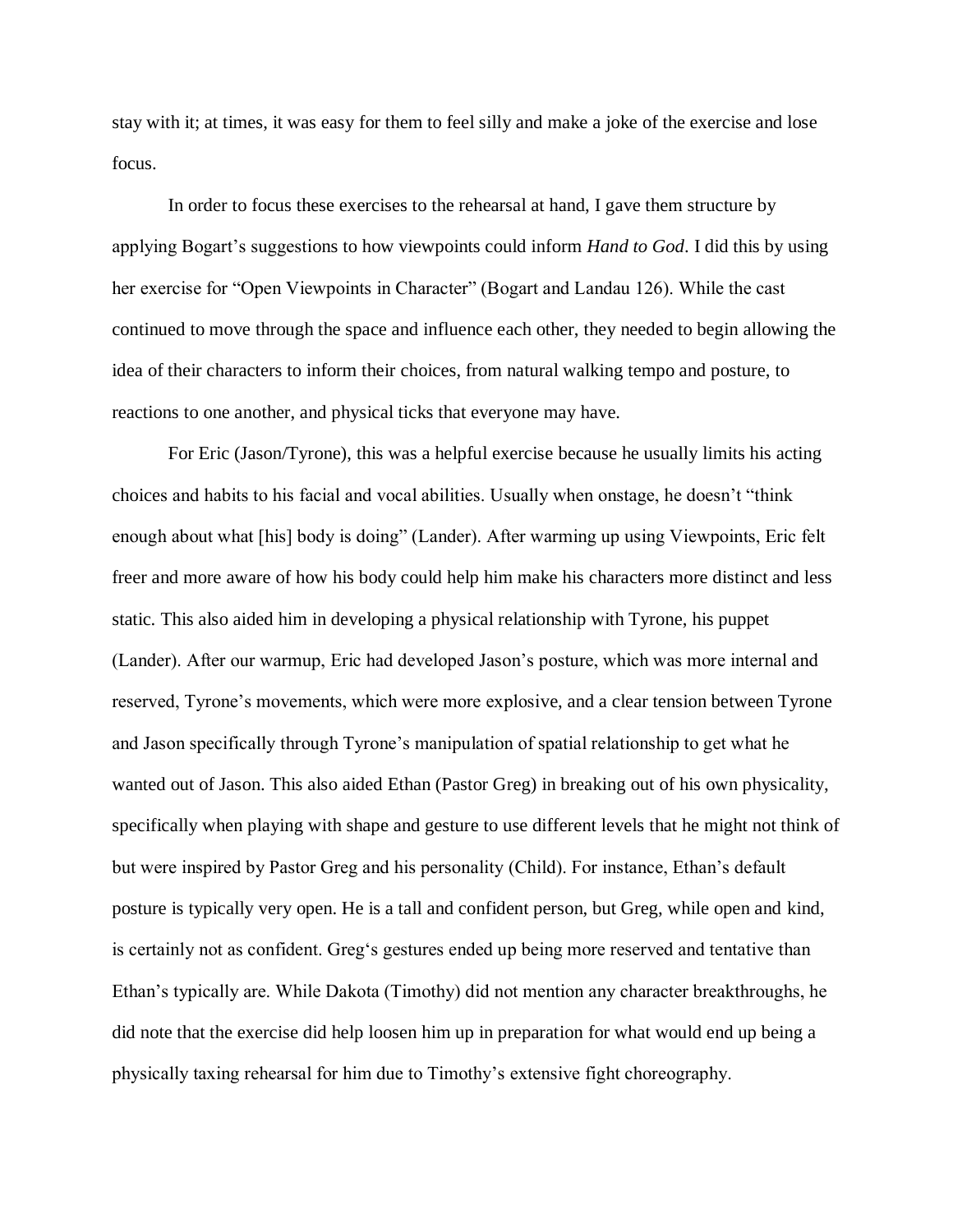For Abigail (Jessica), the introduction of topography led her into her own discovery of the use of architecture in storytelling. She mentioned that "being able to interact with the space [stimulated] thoughts on how we connect and utilize our personal and physical interactions." It also cleared up any stagnation she'd been feeling regarding Jessica's walk and physical life, helping her strike a balance between her own natural physicality and how that could intersect with Jessica's (Dwyer). Given that Jessica starts the play out as the most reserved of the five characters until she creates her own sexy puppet in order to seduce and distract Tyrone, Abigail benefited from Viewpoints because it allowed Jessica's physical journey to evolve through each scene.

Exploring the nine viewpoints was not as helpful for Colleen in her work as Margery because it was difficult for her to get past the goofy atmosphere even when reminded to work through it. Had there been more time to push through the jokes created by all actors (everyone has different focusing abilities), she may have benefited more, maybe in a classroom or workshop setting. Despite this, she appreciated the physical work because it let her explore how "someone else [might] hold or present themselves" in their own day-to-day lives (Sweeney).

#### **MEISNER**

Our final exercise experiment was centered around the basics of Sanford Meisner's teachings and philosophies around acting. Meisner began his life in the theatre in the early twentieth century, acting with the Group Theatre and creating pieces with other well-known theatre artists Lee Strasberg and Stella Adler. During this time, he appeared in Clifford Odets' *Awake and Sing* and *Paradise Lost* and assistant-directed Odets' famous one-act play, *Waiting for Lefty* (Meisner 11). From there, he moved to teaching intermittently with the Neighborhood Playhouse in New York City as well as in Los Angeles. Meisner's philosophy on acting was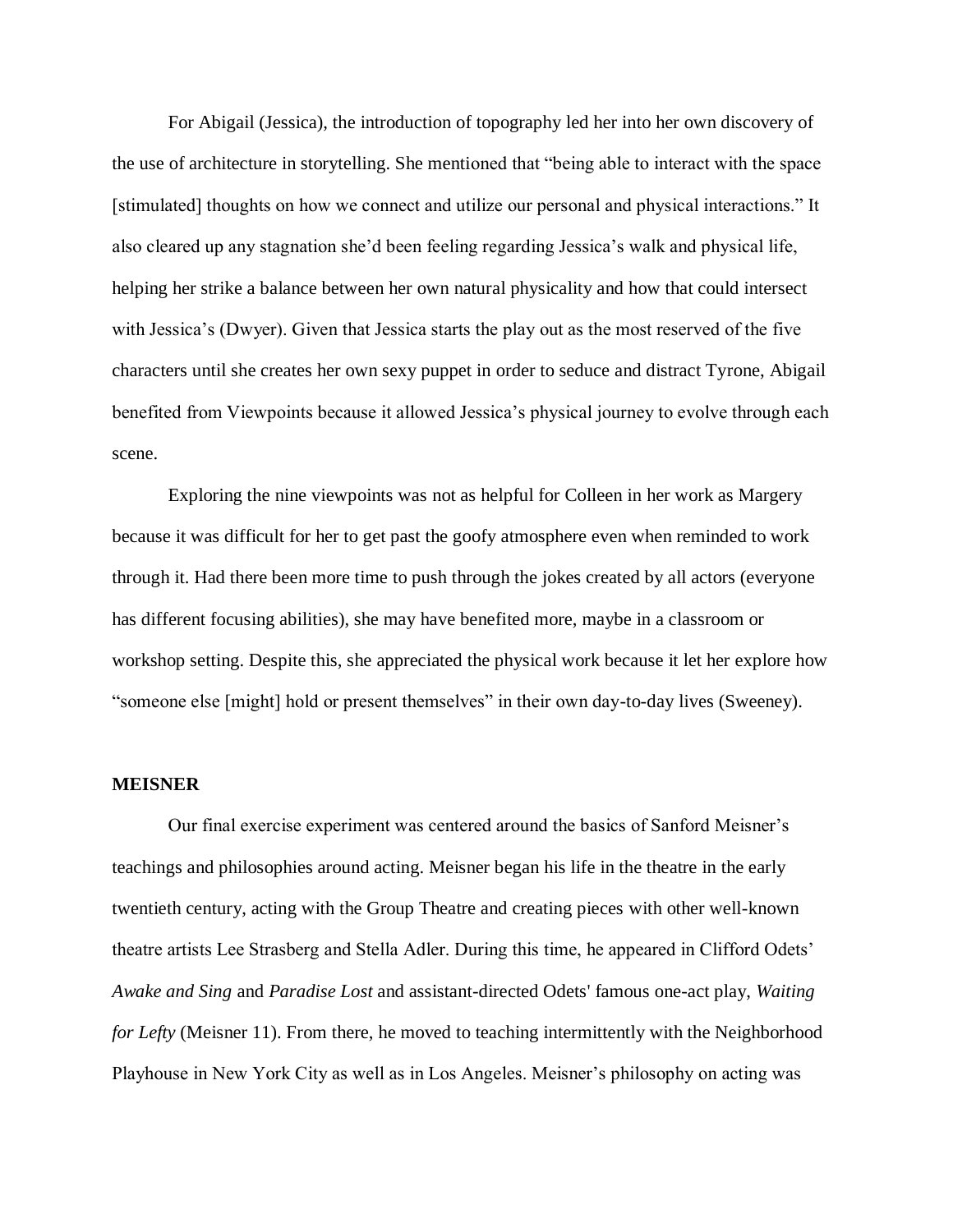summarized when he said that good acting is "living truthfully under imaginary circumstances" (15). The goal of Meisner's exercises was to strip down the actor's preconceived notions surrounding performing and bring them to a baseline of actively doing something.

For our rehearsal purposes, I used Meisner's lesson that he outlines in the second chapter of his book, which is a common repetition exercise introduced in acting and directing classes. Cast members partnered up, and I instructed them to do away with their thoughts on *Hand to God* for now and just be present in the exercise as themselves. The first step in the exercise is for one actor to make a physical observation about their partner, such as, "Your hair is shiny;" the partner then repeats, without inflection or thought, "My hair is shiny." Eventually, after going back and forth for some time, the words are eventually stripped of their meaning and new meaning can then be given to them. This can be difficult and may require a lot of time and focus because the actors' initial instincts can be to consciously change the inflection and assign new meaning that way. This eliminates the truth of the exercise. If done correctly, actors can then be instructed to move into more emotional observations of their partner, such as, "You seem tired." All these observations should be instinctual and spontaneous. It takes time for an actor to get out of their own head, and Meisner instructs his actors to "not do anything until something happens to make [them] do it"  $(35)$ .

This exercise was the least effective with the cast of *Hand to God*. Most reported feeling confusion surrounding the goal of the exercise. My hope going into the process had been that taking time away from the material would loosen the actors up and stimulate their desire to react on impulse in their scenes. While there were no particular moments that I felt needed an overhaul, I did want to see what the actors could apply from this exercise to their own time onstage. From their confusion came frustration, followed by a lack of concentration, and then discouragement due to feeling like the exercise didn't work. Common missteps that occurred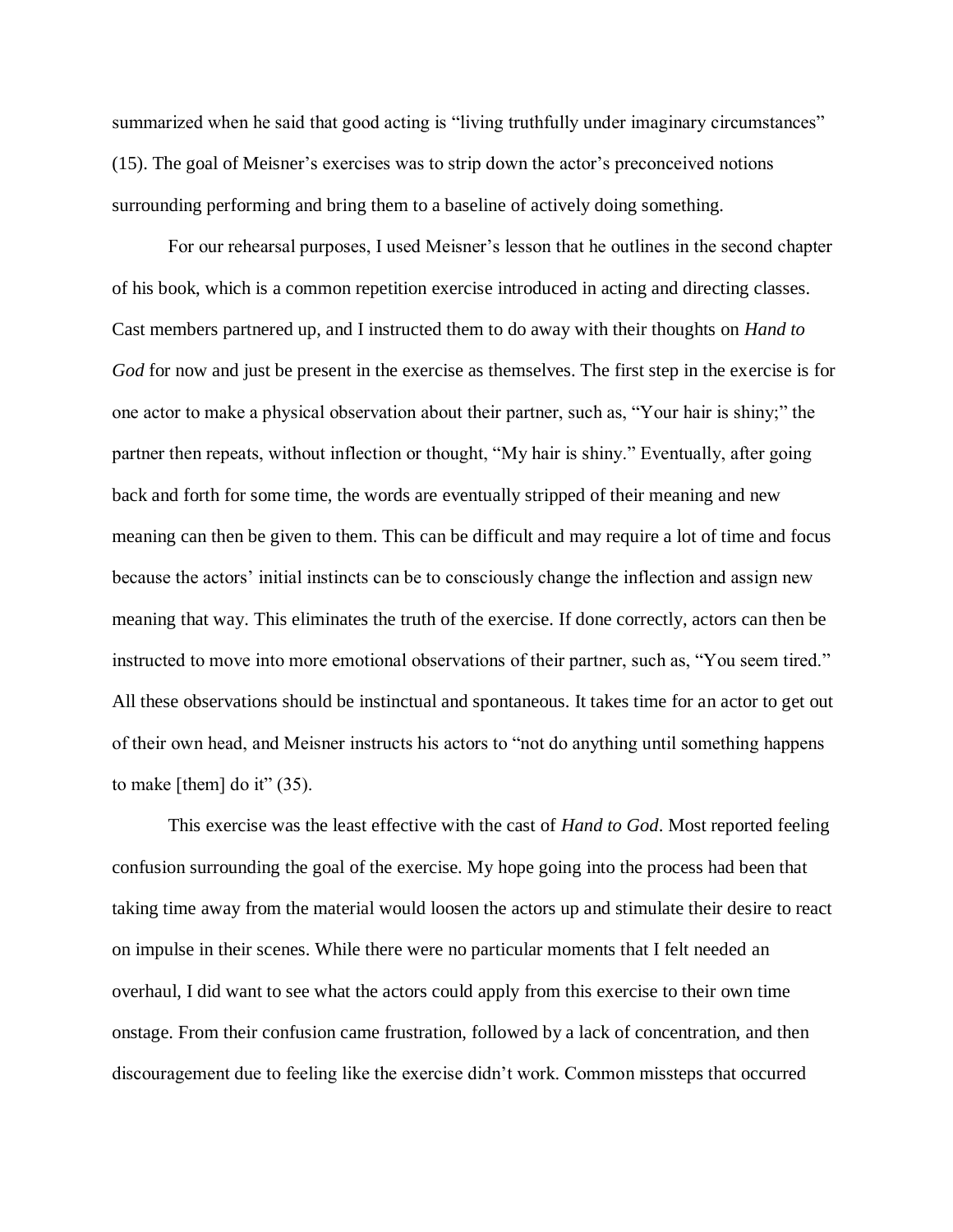included actors consciously changing inflection rather than letting things happen (or not happen), giggling, joking, and losing focus. Had there been more time between blocking and teching the show, I personally would have appreciated the chance to spend at least an hour working through Meisner again. I also would have been clearer in my instructions and expectations ahead of time. If I had, I believe that we could have experienced more breakthrough moments that could have heightened their performances further.

One actor, however, did experience a degree of success and comfort with the repetition exercise. Ethan (Pastor Greg) found the process to be enjoyable. He felt that he had already established his character somewhat early in the development process, and that working through repetitions broke down the work we'd already done and pulled him out of a character rut. By stripping meaning and deep, thought-out intentions away from anything he was saying outside or within the show, Ethan felt that he could return to square one and discover new things in our rehearsals (Child). From an outside perspective, Ethan's evolution as Greg ended much more nuanced and organic than it had begun, allowing him to be a real person existing and functioning in the world of the play. It is important to note that Ethan's personal strengths and interests lay around creative improvisation, and this exercise followed soon after our Viewpoints work, which could be why he found this process to be so fruitful and the earlier processes (Stanislavski and Practical Aesthetics) to yield only smaller breakthroughs.

#### **ADDITIONAL EXERCISES**

In addition to drawing upon specific acting techniques, there were also a great many exercises and factors that contributed to the overall success of the three performances, as well as some that were not as helpful. Most consistently, many of the actors noted that they enjoyed the level of patience, understanding, and structure that I brought into every rehearsal room through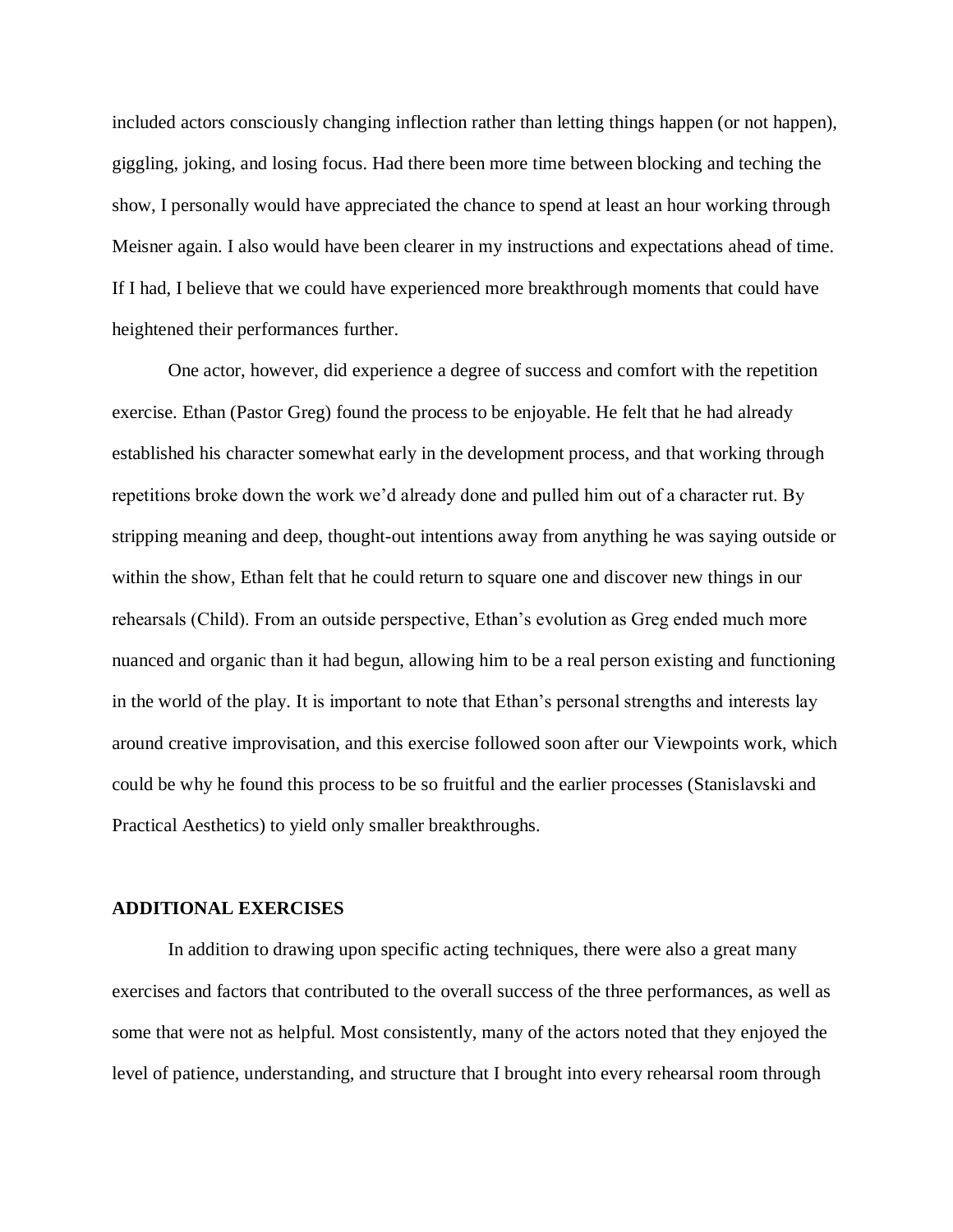warm-up exercises, my overall attitude, and my communication style. While some actors mentioned that certain exercises felt less useful, overall, I think that my approachable attitude maintained a productive and healthy environment that allowed everybody to thrive and play.

Some of the basic warmups I used were ice breaker games or focus exercises that a lot of young actors learn as early as middle school or high school. For the *Hand to God* cast, I opted to use the mirror exercise, famously used and further developed by Theatre of the Oppressed practitioner Augusto Boal and Improvisation artist Viola Spolin. This is because the small cast size, friendliness amongst co-actors, and comedic content of the show tended to make for some potentially rambunctious rehearsals. The mirrors exercise is silent, and actors partner up and must maintain composed eye contact while mimicking one another's fluid body movements. Based on the atmosphere in the room before and after, I felt that they had been a success in recentering the cast and getting us to a point where we could do some work; all joking, giggles, and side conversations were put to a stop. However, the only feedback I received on this work was that they were unhelpful because of how silly they seemed. In the future, I would probably approach the exercise by first prefacing it with more direct rules about maintaining composure even through the silliness because eventually it does get to a point where you can feel completely calm and focused. In *Games for Actors and Non-Actors,* Boal says that this game is most successful when the participants are as "meticulous, detailed, exact, and rich in discoveries as possible" (129). This can only be achieved once all participants have fully given themselves up to the goal of the exercise and are committed to helping each other succeed.

Another ice breaker exercise that had success across all three projects was for the actors to move through the rehearsal space. The goals of each exercise and tasks assigned to them while moving varied depending on the needs of that rehearsal. For *Hand to God*, before every performance I asked the actors to take a walk through our warm-up area and begin to think of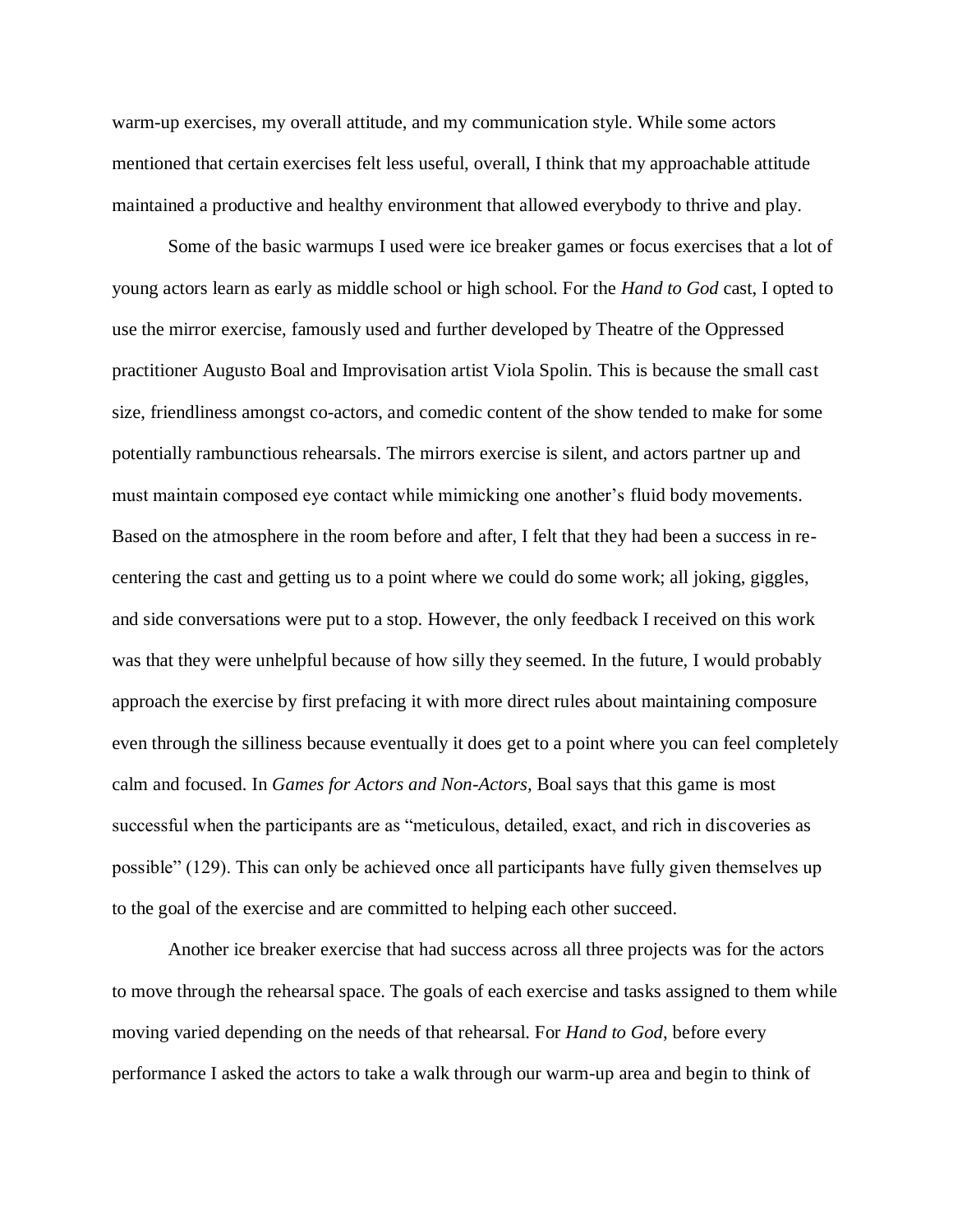their character's body language. Because we were using Texas dialects, this was also their time to begin saying key phrases that helped them slip into this dialect. Once I felt that they'd had enough time individually to get into character, I layered in interactions with one another, such as stopping and telling one another their objective. Tying back into our earlier work with Stanislavski and combining this with their physical character choices right before sending them onstage was a good way to remind them of why we were doing this play and the journey they were about to take with their characters.

In both the *Hand to God* and Lab Theatre rehearsal processes, there was also time allotted to work individually with actors. Eric, who played Jason/Tyrone in *Hand to God* felt that he benefited from this one-on-one time immensely (Lander). His role was demanding because he was learning puppetry, which was a new skill to him, developing two separate characters simultaneously, and learning a new dialect. The reason he was successful was due to his willingness to put in extra hours outside of rehearsal to learn these skills by himself. Once he'd taken the time to hone those abilities, my job was to simply spend time with him putting it all together. We spent this time going through his more demanding material (opening and closing monologues, a scene he had to do entirely by himself as both characters, and a tricky impression of Abbott and Costello's famous "Who's on First?" routine). As I watched him rehearse these sections, I paid careful attention to make note of moments when the separation between him and Tyrone was most distinct so he could recreate those moments at other times in his performance as well. We also spent the time developing healthy vocal technique and testing out different Tyrone voices to find the one that would be most sustainable through a five-week rehearsal process and a one-weekend run. This is something that was better achieved on an individual basis because we had to spend most of our group rehearsals blocking or working on character development.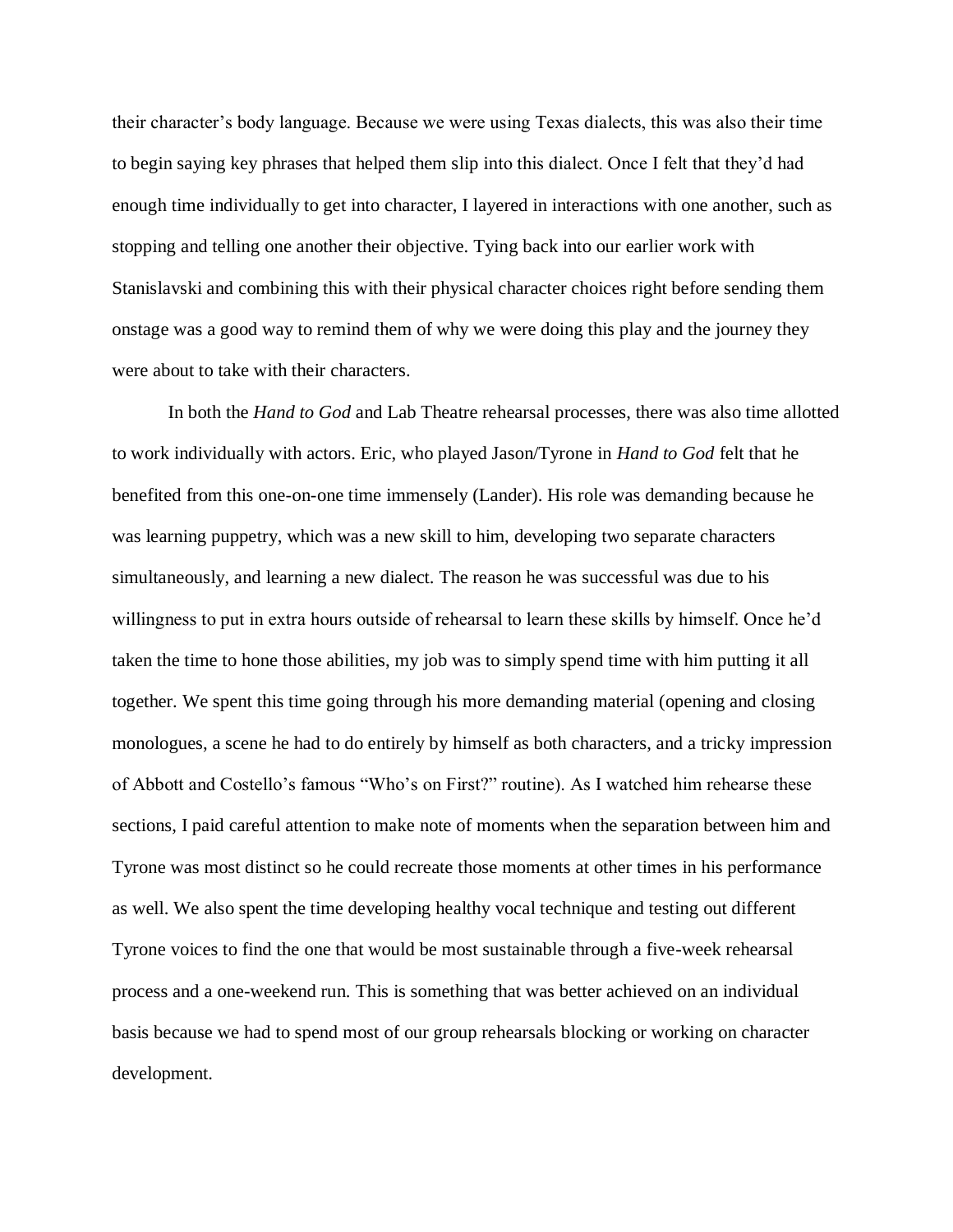In the Lab process, one-on-one time was used a bit differently. As Assistant Director, I was supervised by the main director and completed tasks that had been delegated to me. When we reached tech, we split up the workload and gave each actor some individual attention with the goal of addressing areas of confusion and shaping moments that could be more strongly played. During this time, I worked with Kiersten on strengthening her projection skills by applying healthy vocal technique. Kiersten was off-book for all three of her roles quickly and accurately, which made a difference when we got down to looking at details of her performance. During our time together, I knew that we needed to work on getting her comfortable with projecting her voice and being loud. As a vocal coach, I usually begin by having students lay on their backs and just breathe, so they can familiarize themselves with what proper breath support feels like. Once we got past this step, I devised an exercise that would help her to increase her volume without feeling self-conscious, so I stomped around the room while she spoke her lines over my noise. This translated to a marked improvement on the stage, and she also felt that it was helpful because it was a fun, different approach than just giving her the same, "Be louder," note repeatedly. Instead, this approach ultimately stuck with her through performances (Samalis).

In the *Bent* process, there was one exercise that helped Tiago (Max) and Eric (Horst) get into the world of the play. They were playing two gay men in a concentration camp, in love, and forbidden from speaking with one another. After we had blocked out the scene, we spent a portion of one rehearsal just running the dialogue with them sitting back-to-back and whispering to one another. For Tiago, this helped raise the stakes and helped him tap into the urgency of the situation much better than he had been able to before (Rodrigues). The whispering also helped them reach the proper emotional intensity that the scene called for without using the high volume that realistically would have gotten both their characters killed. When we added the blocking back into the scene, it was clear that the connection was maintained and even heightened without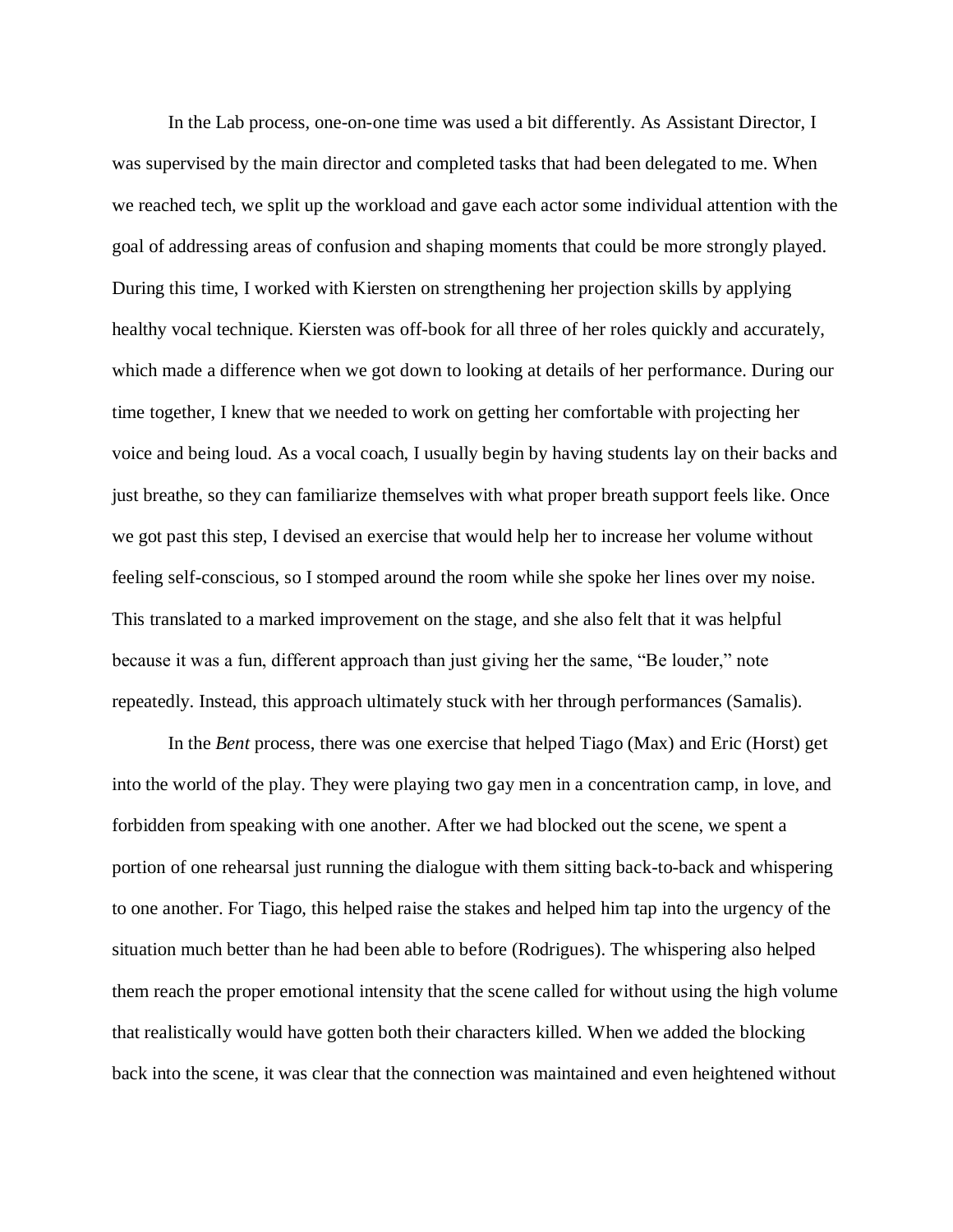them having to have any physical contact or eye contact at all. For Eric, the whispering also reiterated Horst's own communication problems with Max because he spends all their time trying to reach him, while Max remains emotionally unavailable up until the very end of the play (Lander).

In all three processes, many actors also praised the level of trust that I was able to establish with them and why that contributed to their own success. Acting often puts people in a position of emotional and sometimes physical vulnerability just by its very nature because the performer must be able to ride the emotional wave of their character and live their life multiple times a week during a show's run. In each play, there was also some element to it that could have made the actors feel unsafe or uncomfortable at any given moment. For *Bent*, it was the main plot regarding LGBTQ persecution and any general discussion of the Nazi regime. For Lab Theatre, one of our short pieces was comprised entirely of real people's personal experiences with suicide and depression. For *Hand to God*, it was the depiction of statutory rape and the intense stage combat that went with it. Will in *Bent* felt that I always handled the topic with enough care that the rehearsal environment felt safe and open (Sexton). Dylan in Lab Theatre believed that my method of delivering positive reinforcement and verbal confirmation of people's choices and thoughts helped maintain a professional environment in which the actors felt heard and supported (Crowley). Dakota, who took part in most of *Hand to God*'s stage violence, felt that the painstaking work I took to choreograph out every single moment was hard, but he felt a level of safety and trust that allowed him to let go and "go there" every night (Lopes).

The other thing that contributed to my success in directing my peers was the structure of my rehearsals in each process. Before starting every rehearsal, I brought the cast through physical and vocal warm-ups and then any extra acting or grounding exercises that might pertain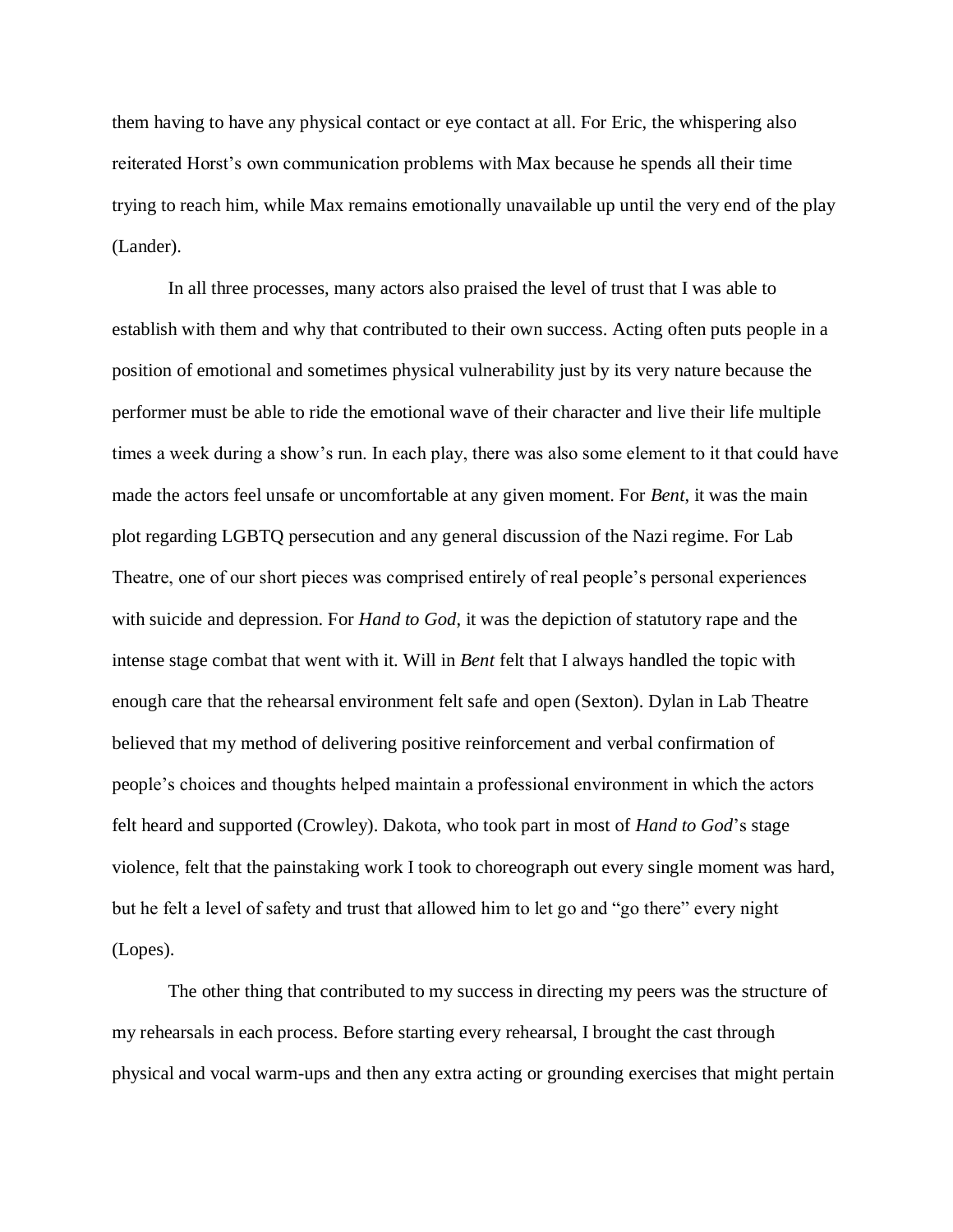to whatever we were going to cover that night. This could be anything from the previously mentioned focus and centering exercises, diction exercises (tongue twisters), physical stretches, or character exercises to get them in the zone. For *Hand to God*, we also did fight call at the top of every rehearsal with the intention of getting all the fight choreography into the actors' bodies as habitually as possible to make sure that everything could be executed safely in performances. Following any warm-ups, we ran whatever material we would be focusing on (eventually getting into full runs of the show), took a short break for actors to shake the show off, and then reconvened for notes, discussion, and fixing any problems that came up. This warm-up/run/notes structure helped Abigail because she was going through a lot in her family life at home, so keeping a set routine allowed her to return to a sense of normalcy and focus on the tasks at hand in rehearsal. By the time we hit the weekend of the show, the routine was so ingrained in all five actors that not even a surprise snow cancellation and an added 10:00 am performance could throw them off their game (Dwyer).

#### **CONCLUSION**

Regardless of which technique or exercise was being applied, my goal was always to make and keep a connection with all the actors I was working with. I have always thrived in settings where I felt valued because they made me feel comfortable enough to try new things. Based on the results of this process, I believe that bringing patience, solid research behind each technique, and the ability to outline each exercise step-by-step while also listening to and responding to my actors as they went through everything fostered the most positive, productive environment that I could have envisioned to do the work.

For creators of content that gets consumed daily (visual arts, music, television, film, theatre, poetry, prose, the list goes on), artists are too often overlooked and dismissed. Every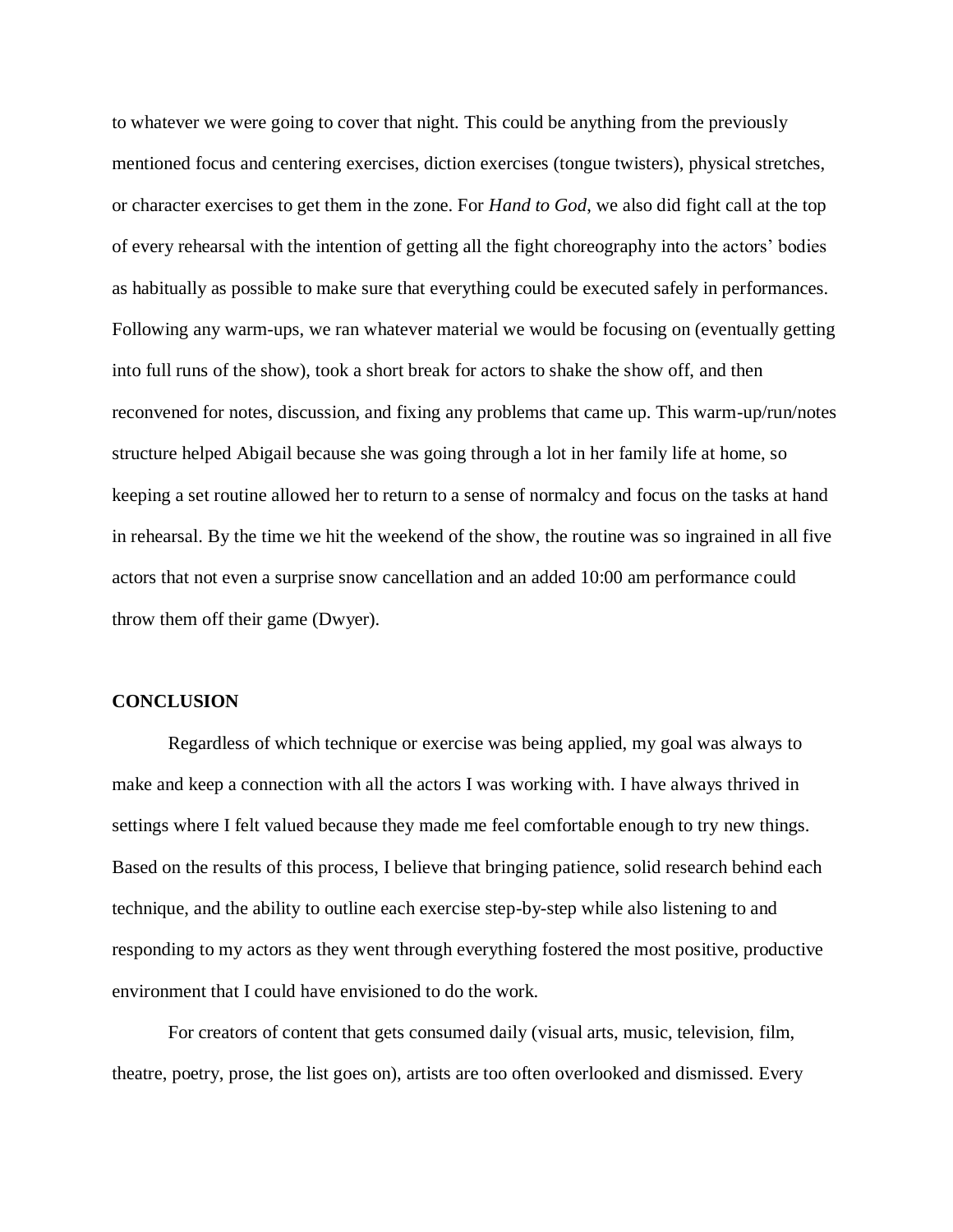time an actor steps into a rehearsal room, they open themselves up to a level of emotional vulnerability that many prefer to shy away from. As a director, I felt incredibly lucky to be able to watch every individual journey and make my own discoveries along the way. I feel confident in my abilities to string together exercises from any of these recently studied techniques and guide myself or another actor toward an honest performance in a safe rehearsal room and onstage.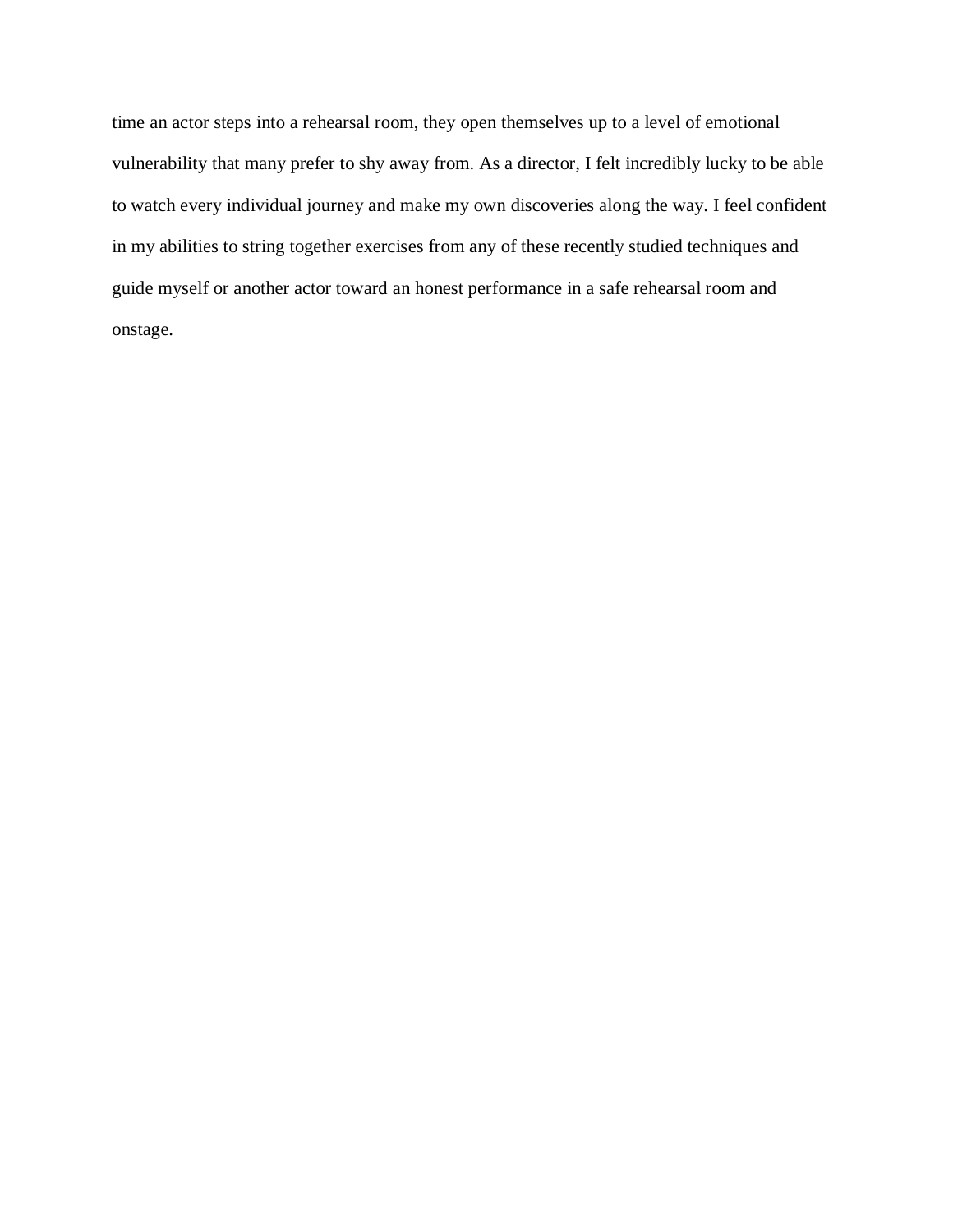## Works Cited

- Boal, Augusto. *Games for Actors and Non-Actors.* Translated by Adrian Jackson. London, Routledge, 2002.
- Bogart, Anne and Tina Landau. *The Viewpoints Book: A Practical Guide to Viewpoints and Composition*. New York, Theatre Communications Group, 2005.

Bruder, Melissa. *A Practical Handbook for the Actor.* New York, Vintage Books, 1986.

Child, Ethan. Personal interview. 1 Apr. 2019.

Crowley, Dylan. Personal interview. 1 Apr. 2019.

Deutsch, Jessika. Personal interview. 2 Apr. 2019.

Dwyer, Abigail. Personal interview. 2 Apr. 2019.

Khoury, Aya. Personal interview. 2 Apr. 2019.

Lander, Eric. Personal interview. 1 Apr. 2019.

Lopes, Dakota. Personal interview. 2 Apr. 2019.

McBroom, Brenna. "An Introduction to the Practical Aesthetics Acting Technique." *Wordpress*,

18 Oct. 2012, https://brennamcbroom.wordpress.com/2012/10/18/an-introduction-to-thepractical-aesthetics-acting-technique/. Accessed 30 Apr. 2019.

- O'Donnell, Emily. Personal interview. 8 Apr. 2019.
- Rodrigues, Tiago. Personal interview. 28 Mar. 2019.
- Samalis, Kiersten. Personal interview. 3 Apr. 2019.

Sawoski, Pervis. *The Stanislavski System: Growth and Methodology*. Santa Monica

College, http://homepage.smc.edu/sawoski\_perviz/Stanislavski.pdf. Accessed 30 Apr. 2019.

Sexton, William. Personal interview. 2 Apr. 2019.

Meisner, Sanford. *Sanford Meisner on Acting*. New York, Random House Inc., 1987.